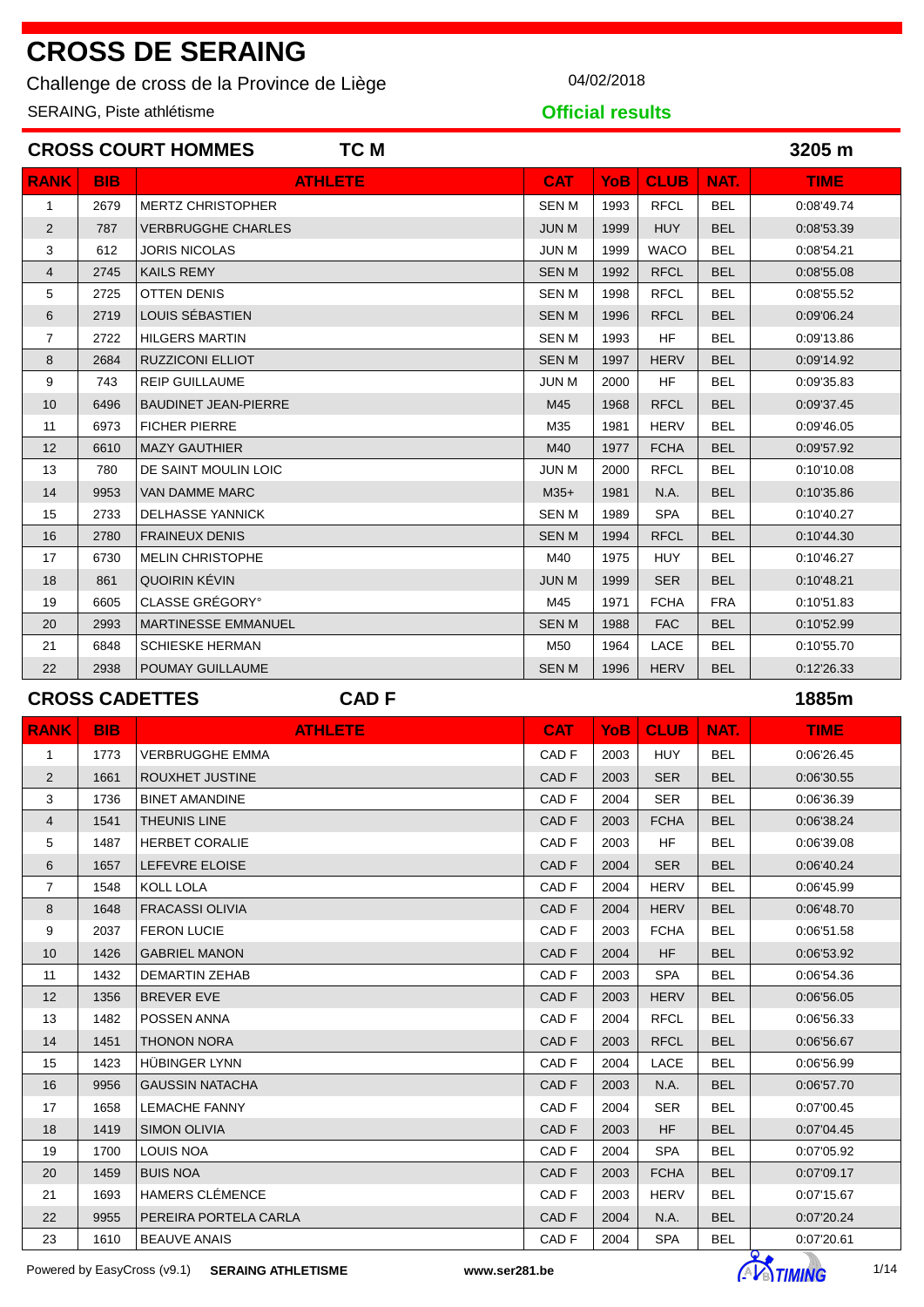Challenge de cross de la Province de Liège  $04/02/2018$ 

SERAING, Piste athlétisme

**Official results**

| <b>CROSS CADETTES</b><br><b>CADF</b> |            |                            |                  |      |             |            |             |  |
|--------------------------------------|------------|----------------------------|------------------|------|-------------|------------|-------------|--|
| <b>RANK</b>                          | <b>BIB</b> | <b>ATHLETE</b>             | <b>CAT</b>       | YoB. | <b>CLUB</b> | NAT.       | <b>TIME</b> |  |
| 24                                   | 1440       | <b>MONFORT OLIVIA</b>      | CAD <sub>F</sub> | 2003 | <b>SPA</b>  | <b>BEL</b> | 0:07'21.39  |  |
| 25                                   | 1446       | <b>HOCKERS ANAIS</b>       | CAD <sub>F</sub> | 2003 | <b>RFCL</b> | <b>BEL</b> | 0:07'21.95  |  |
| 26                                   | 1498       | <b>BEAUDOINT ANNE-LISE</b> | CAD <sub>F</sub> | 2004 | <b>FCHA</b> | <b>BEL</b> | 0:07'22.58  |  |
| 27                                   | 1832       | <b>WILLEMS FLORENCE</b>    | CAD <sub>F</sub> | 2003 | <b>HERV</b> | <b>BEL</b> | 0:07'24.36  |  |
| 28                                   | 1456       | SACRÉ LUCIE                | CAD <sub>F</sub> | 2004 | <b>FCHA</b> | <b>BEL</b> | 0:07'36.49  |  |
| 29                                   | 1486       | <b>DUVIVIER AURORE</b>     | CAD <sub>F</sub> | 2004 | <b>HF</b>   | <b>BEL</b> | 0:07'38.39  |  |
| 30                                   | 1725       | <b>NIX CAMILLE</b>         | CAD <sub>F</sub> | 2003 | <b>HF</b>   | <b>BEL</b> | 0:07'40.33  |  |
| 31                                   | 1848       | LEMMENS CHLOÉ              | CAD <sub>F</sub> | 2003 | <b>RFCL</b> | <b>BEL</b> | 0:07'46.52  |  |
| 32                                   | 1726       | <b>LECLER MANON</b>        | CAD <sub>F</sub> | 2003 | <b>HF</b>   | <b>BEL</b> | 0:07'49.42  |  |
| 33                                   | 9961       | BARBETTE OCÉANE            | CAD <sub>F</sub> | 2004 | N.A.        | <b>BEL</b> | 0:07'55.52  |  |
| 34                                   | 1357       | <b>BREVER MARGAUX</b>      | CAD <sub>F</sub> | 2003 | <b>HERV</b> | <b>BEL</b> | 0:07'57.05  |  |
| 35                                   | 1366       | <b>THYS CHARLOTTE</b>      | CAD <sub>F</sub> | 2003 | <b>HERV</b> | <b>BEL</b> | 0:08'00.74  |  |
| 36                                   | 1781       | <b>JENNES ESTELLE</b>      | CAD <sub>F</sub> | 2004 | <b>HERV</b> | <b>BEL</b> | 0:08'01.89  |  |
| 37                                   | 1775       | <b>BRAGARD CHLOE</b>       | CAD <sub>F</sub> | 2004 | <b>HERV</b> | <b>BEL</b> | 0:08'04.02  |  |
| 38                                   | 1543       | <b>DEPALLE EMMA</b>        | CAD <sub>F</sub> | 2004 | <b>HERV</b> | <b>BEL</b> | 0:08'11.95  |  |
| 39                                   | 1782       | <b>JENNES FLORENCE</b>     | CAD <sub>F</sub> | 2004 | <b>HERV</b> | <b>BEL</b> | 0:08'14.80  |  |
| 40                                   | 1361       | <b>CARLIER DORINE</b>      | CAD <sub>F</sub> | 2003 | <b>HERV</b> | <b>BEL</b> | 0:08'29.77  |  |
| 41                                   | 1717       | <b>DARIMONT ELISE</b>      | CAD <sub>F</sub> | 2003 | <b>FAC</b>  | <b>BEL</b> | 0:08'31.77  |  |

#### **CROSS CADETS HOMMES CAD M 2350m**

| <b>RANK</b>    | <b>BIB</b> | <b>ATHLETE</b>                                           | <b>CAT</b>                                     | <b>YoB</b> | <b>CLUB</b> | NAT.       | <b>TIME</b> |
|----------------|------------|----------------------------------------------------------|------------------------------------------------|------------|-------------|------------|-------------|
| $\mathbf{1}$   | 1460       | THIRION DIEGO                                            | CAD M                                          | 2003       | <b>HF</b>   | <b>BEL</b> | 0:07'39.21  |
| 2              | 1459       | CHARLET-BRIART LOUIS                                     | CAD <sub>M</sub>                               | 2003       | <b>HF</b>   | <b>BEL</b> | 0:07'43.45  |
| 3              | 1702       | <b>PAULISSEN GUILLAUME</b>                               | CAD M                                          | 2003       | <b>HUY</b>  | <b>BEL</b> | 0:07'49.42  |
| 4              | 1375       | THIBERT REGIS<br>CAD <sub>M</sub><br><b>HERV</b><br>2004 |                                                | <b>BEL</b> | 0:07'51.55  |            |             |
| 5              | 9957       | <b>SEBATOM</b>                                           | CAD <sub>M</sub><br><b>BEL</b><br>2003<br>N.A. |            | 0:07'51.83  |            |             |
| 6              | 1444       | <b>DANON JULIEN</b>                                      | CAD <sub>M</sub>                               | 2004       | <b>FCHA</b> | <b>BEL</b> | 0:08'04.33  |
| $\overline{7}$ | 1440       | <b>SCHODER HUGO</b>                                      | CAD M                                          | 2004       | <b>FCHA</b> | <b>BEL</b> | 0:08'11.08  |
| 8              | 1717       | <b>DUYSINX TOM</b>                                       | CAD <sub>M</sub>                               | 2004       | <b>HUY</b>  | <b>BEL</b> | 0:08'13.64  |
| 9              | 1507       | <b>VANGEEBERGEN HUGO</b>                                 | CAD M                                          | 2004       | <b>RFCL</b> | <b>BEL</b> | 0:08'39.14  |
| 10             | 1472       | <b>BAUDOUX ALEXANDRE</b>                                 | CAD <sub>M</sub>                               | 2003       | <b>HF</b>   | <b>BEL</b> | 0:08'40.92  |
| 11             | 1508       | <b>KETS TOM</b>                                          | CAD <sub>M</sub>                               | 2004       | <b>HERV</b> | <b>BEL</b> | 0:08'42.24  |
| 12             | 1740       | ALDENHOFF ARTHUR                                         | CAD <sub>M</sub>                               | 2003       | <b>HERV</b> | <b>BEL</b> | 0:08'46.27  |
| 13             | 1372       | <b>JEUKENNE MARTIN</b>                                   | CAD M                                          | 2003       | <b>HERV</b> | <b>BEL</b> | 0:08'47.77  |
| 14             | 1441       | <b>GAVA ARTURO</b>                                       | CAD <sub>M</sub>                               | 2004       | <b>FCHA</b> | <b>BEL</b> | 0:09'11.92  |
| 15             | 1557       | <b>SCHIESKE MAXIME</b>                                   | CAD M                                          | 2004       | LACE        | <b>BEL</b> | 0:09'17.70  |
| 16             | 1487       | <b>OMAZIC ANTOINE</b>                                    | CAD <sub>M</sub>                               | 2003       | <b>RFCL</b> | <b>BEL</b> | 0:09'18.99  |
| 17             | 1431       | <b>HOUBIE LOIC</b>                                       | CAD M                                          | 2004       | <b>RFCL</b> | <b>BEL</b> | 0:09'25.33  |
| 18             | 1432       | PIEDBOEUF MAXIME                                         | CAD <sub>M</sub>                               | 2004       | <b>RFCL</b> | <b>BEL</b> | 0:09'28.42  |
| 19             | 1433       | PIERRET TOM                                              | CAD <sub>M</sub>                               | 2003       | <b>RFCL</b> | <b>BEL</b> | 0:09'30.83  |
| 20             | 1641       | <b>GARNIER GUILLAUME</b>                                 | CAD <sub>M</sub>                               | 2004       | <b>HERV</b> | <b>BEL</b> | 0:10'53.58  |
| 21             | 9958       | <b>CUEVAS SANCHEZ ALEC</b>                               | CAD M                                          | 2003       | N.A.        | <b>BEL</b> | 0:13'16.39  |

#### **CROSS SCOLAIRES HOMMES SCO M 4170 m**

**RANK BIB ATHLETE CAT YoB CLUB NAT. TIME** 1 3113 QUERINJEAN RUBEN SCOM 2001 WACO BEL 0:13'42.17 2 3153 HOLPER NICLAS SCOM 2002 HF BEL 0:13'44.42 3 3598 TROISFONTAINES ALBAN SCOM 2002 SER BEL 0:13'45.42

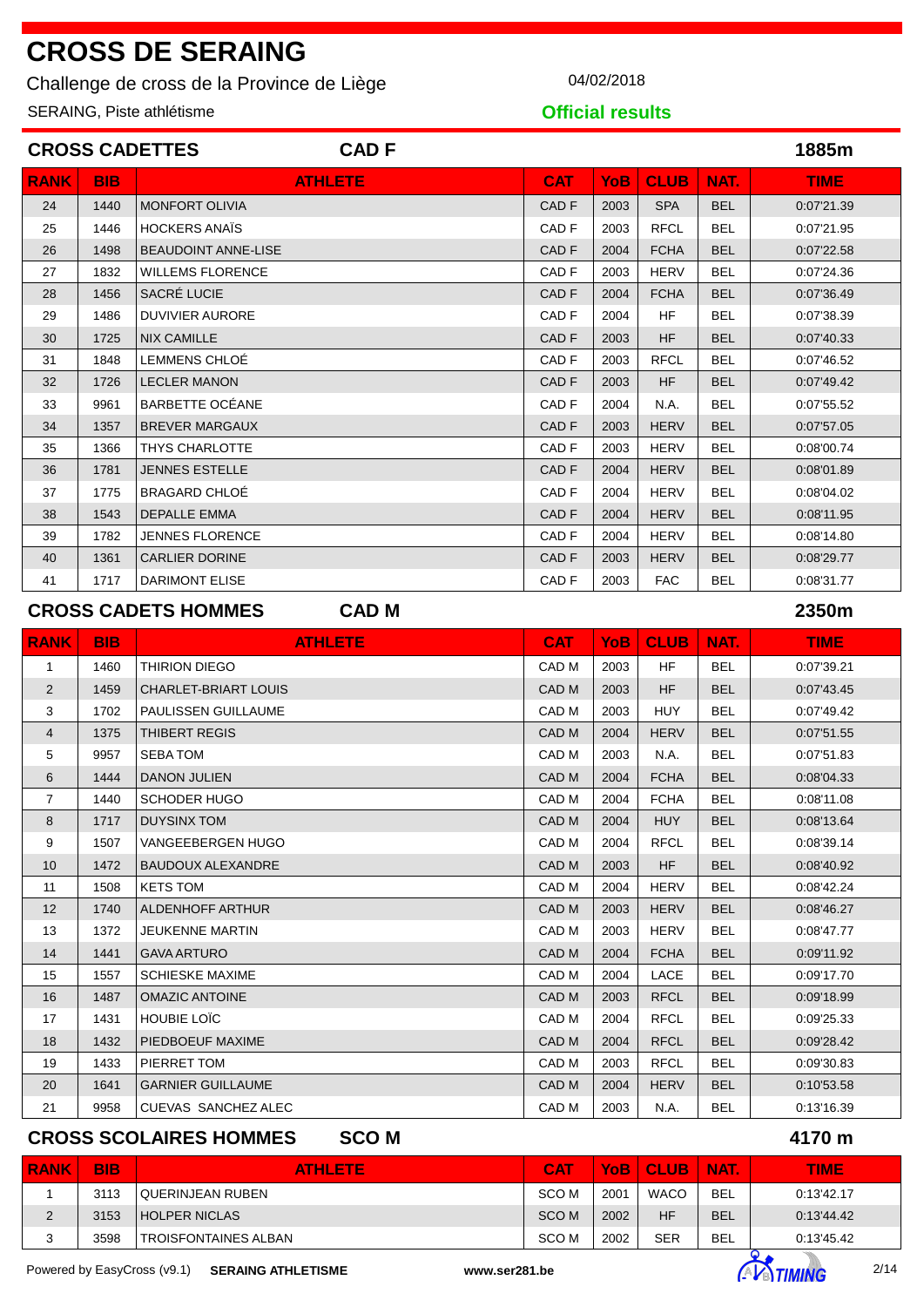Challenge de cross de la Province de Liège  $04/02/2018$ 

SERAING, Piste athlétisme

**Official results**

|                   |            | <b>CROSS SCOLAIRES HOMMES</b><br><b>SCOM</b> |                  |            |             |            | 4170 m      |
|-------------------|------------|----------------------------------------------|------------------|------------|-------------|------------|-------------|
| <b>RANK</b>       | <b>BIB</b> | <b>ATHLETE</b>                               | <b>CAT</b>       | <b>YoB</b> | <b>CLUB</b> | NAT.       | <b>TIME</b> |
| 4                 | 3286       | <b>CABO ADRIEN</b>                           | SCO <sub>M</sub> | 2002       | <b>HF</b>   | <b>BEL</b> | 0:13'51.92  |
| 5                 | 3185       | <b>GROULARD MARTIN</b>                       | SCO <sub>M</sub> | 2001       | <b>HF</b>   | <b>BEL</b> | 0:13'57.70  |
| 6                 | 3186       | <b>EL BALDI DRISS</b>                        | <b>SCOM</b>      | 2001       | <b>HF</b>   | <b>BEL</b> | 0:14'27.86  |
| $\overline{7}$    | 3162       | <b>CAMBRESIER MAXIME</b>                     | SCO <sub>M</sub> | 2002       | <b>RFCL</b> | <b>BEL</b> | 0:14'32.33  |
| 8                 | 3178       | <b>CLASSE ANTHONY</b>                        | <b>SCOM</b>      | 2001       | <b>FCHA</b> | <b>BEL</b> | 0:14'37.24  |
| 9                 | 3202       | DARDENNE ALEXIS                              | SCO <sub>M</sub> | 2001       | <b>FCHA</b> | <b>BEL</b> | 0:14'39.39  |
| 10                | 3303       | DE FROIDMONT GUILLAUME                       | <b>SCOM</b>      | 2001       | <b>SPA</b>  | <b>BEL</b> | 0.14'48.14  |
| 11                | 3110       | <b>HAYON YANN</b>                            | SCO <sub>M</sub> | 2002       | <b>HF</b>   | <b>BEL</b> | 0:14'51.45  |
| $12 \overline{ }$ | 3156       | <b>REYNDERS SIMON</b>                        | <b>SCOM</b>      | 2001       | <b>HF</b>   | <b>BEL</b> | 0:14'55.08  |
| 13                | 3287       | <b>TILMAN GILLES</b>                         | SCO <sub>M</sub> | 2001       | <b>FCHA</b> | <b>BEL</b> | 0:14'56.02  |
| 14                | 3604       | RONDIA NOÉ                                   | <b>SCOM</b>      | 2001       | <b>RFCL</b> | <b>BEL</b> | 0:14'56.58  |
| 15                | 3177       | <b>SCHODER JUSTIN</b>                        | SCO <sub>M</sub> | 2002       | <b>FCHA</b> | <b>BEL</b> | 0.15'03.36  |
| 16                | 3174       | <b>DAUBIOUL FLORENT</b>                      | <b>SCOM</b>      | 2001       | <b>RFCL</b> | <b>BEL</b> | 0:15'06.11  |
| 17                | 3401       | <b>CIARCELLUTO GUILLAUME</b>                 | SCO <sub>M</sub> | 2002       | <b>SER</b>  | <b>BEL</b> | 0:15'20.58  |
| 18                | 3594       | <b>BOINEM GUILLAUME</b>                      | <b>SCOM</b>      | 2001       | <b>RFCL</b> | <b>BEL</b> | 0:15'43.02  |
| 19                | 3294       | <b>DEHARRE MATHIEU</b>                       | SCO <sub>M</sub> | 2002       | <b>SER</b>  | <b>BEL</b> | 0:16'01.80  |
| 20                | 3348       | <b>BROSE JEROME</b>                          | <b>SCOM</b>      | 2001       | <b>FCHA</b> | <b>BEL</b> | 0:16'17.58  |
| 21                | 3165       | <b>COURARD BAPTISTE</b>                      | SCO <sub>M</sub> | 2001       | <b>SPA</b>  | <b>BEL</b> | 0.17'53.24  |

### **CROSS SCOLAIRES DAMES SCO F 2845 m**

**RANK BIB ATHLETE CAT YoB CLUB NAT. TIME** 1 3539 BOLDO SOPHIE SCO F 2002 HF BEL 0:10'58.95 3455 AHN ZOÉ SCO F 2002 LACE BEL 0:11'05.08 3 3 3462 BREVER CHLOÉ SCO F 2001 HERV BEL 0:11'13.61 4 3470 MUYLKENS ARMELLE SCOF 2001 HERV BEL 0:11'23.14 3676 DIDY ZOE SCO F 2002 MALM BEL 0:12'34.39 6 3555 MARITANO ALICIA SCO F 2002 HF BEL 0:13'20.17 7 9964 DELTOUR JENNYFER SCO F 2001 N.A. BEL 0:14'14.83

#### **CROSS JUNIORES DAMES JUN F 4170 m**

| <b>RANK</b> | <b>BIB</b> | <b>ATHLETE</b>     | <b>CAT</b>  | YoB : | <b>CLUB</b> | <b>NAT.</b> | TIME       |
|-------------|------------|--------------------|-------------|-------|-------------|-------------|------------|
|             | 668        | WELSCH MILLY       | <b>JUNF</b> | 2000  | <b>SER</b>  | <b>BEL</b>  | 0:16'17.77 |
| ◠<br>L      | 783        | LOPEZ-NAVA PAULINE | <b>JUNF</b> | 1999  | <b>SER</b>  | <b>BEL</b>  | 0:17'50.74 |
| ົ<br>IJ     | 618        | MANSART CHARLINE   | <b>JUNF</b> | 2000  | <b>FCHA</b> | <b>BEL</b>  | 0:18'27.61 |

#### **CROSS SENIORES DAMES SEN F 4170m**

| <b>RANK</b>    | <b>BIB</b> | <b>ATHLETE</b>            | <b>CAT</b>  | <b>YoB</b> | <b>CLUB</b> | NAT.       | <b>TIME</b> |
|----------------|------------|---------------------------|-------------|------------|-------------|------------|-------------|
|                | 2119       | PHILIPPE CAMILLE          | <b>SENF</b> | 1998       | <b>WACO</b> | <b>BEL</b> | 0:15'47.55  |
| $\overline{2}$ | 2120       | DE COCK FLORENCE          | <b>SENF</b> | 1992       | <b>WACO</b> | <b>BEL</b> | 0:15'48.49  |
| 3              | 2173       | STORDEUR MÉLANIE          | <b>SENF</b> | 1992       | <b>FCHA</b> | <b>BEL</b> | 0:15'49.11  |
| $\overline{4}$ | 2236       | <b>FORTHOMME MARJORIE</b> | <b>SENF</b> | 1994       | <b>HF</b>   | <b>BEL</b> | 0:16'44.05  |
| 5              | 2142       | VAN LANCKER JORDANA       | <b>SENF</b> | 1992       | <b>HF</b>   | <b>BEL</b> | 0:17'07.02  |
| 6              | 9963       | DEKOSTER CHARLOTTE        | <b>SENF</b> | 1995       | N.A.        | <b>BEL</b> | 0:17'14.92  |
| 7              | 2193       | MOSTERT PAULINE           | <b>SENF</b> | 1997       | <b>HF</b>   | <b>BEL</b> | 0:17'32.86  |
| 8              | 2151       | CLASSE AMANDINE           | <b>SENF</b> | 1995       | <b>FCHA</b> | <b>BEL</b> | 0:17'33.11  |

**CROSS MASTERS DAMES W35+ 4170 m**

| <b>RANK</b> | <b>BIB</b> | <b>ATHLETE</b>                                 |               | <b>CAT</b> | <b>YoB CLUB</b> | <b>WAT.</b> | 'IME             |      |
|-------------|------------|------------------------------------------------|---------------|------------|-----------------|-------------|------------------|------|
|             |            | Powered by EasyCross (v9.1) SERAING ATHLETISME | www.ser281.be |            |                 |             | <b>VB TIMING</b> | 3/14 |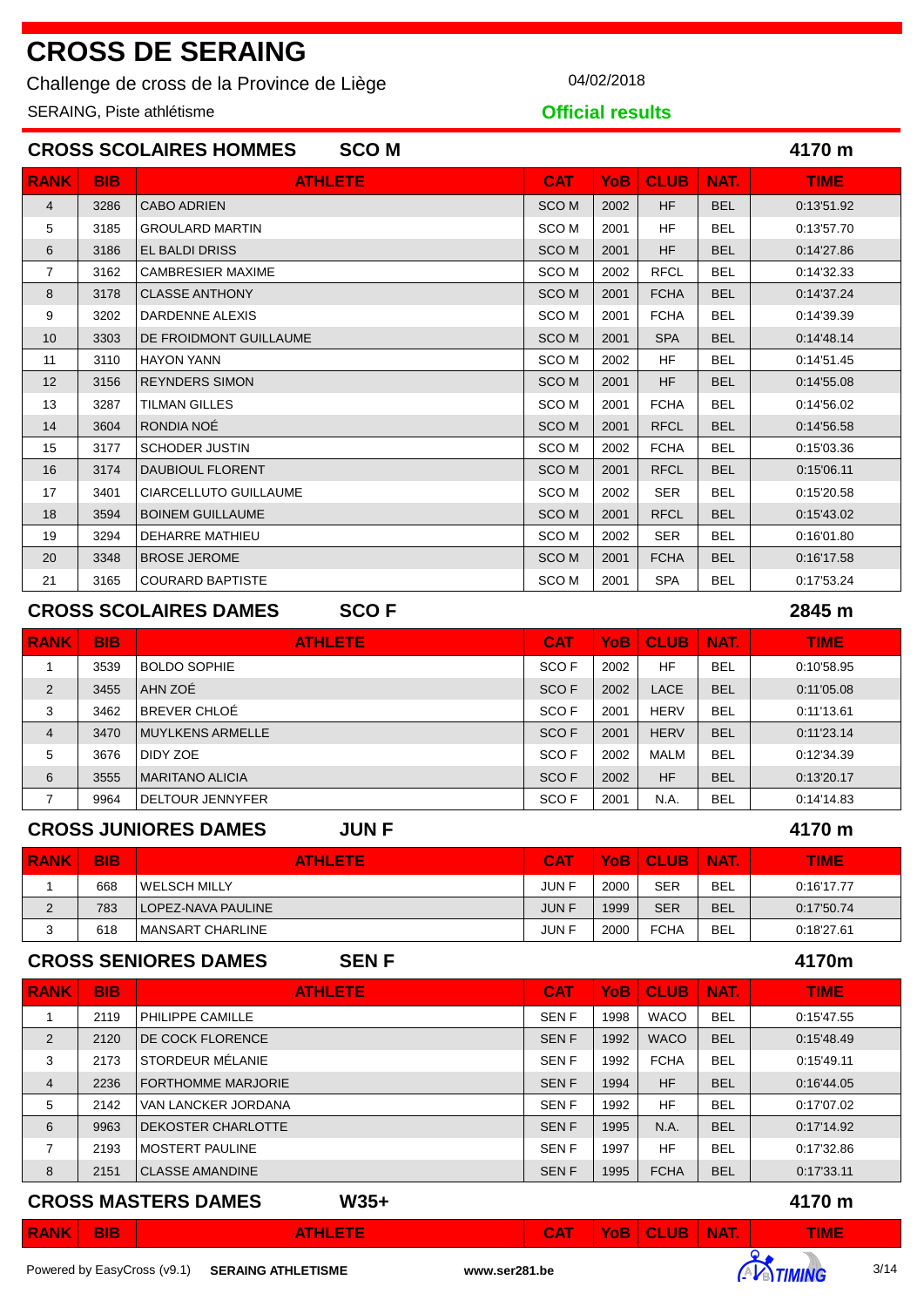Challenge de cross de la Province de Liège **04/02/2018** 

SERAING, Piste athlétisme

**Official results**

| <b>CROSS MASTERS DAMES</b><br>$W35+$<br>4170 m |            |                              |                 |            |             |            |             |  |  |
|------------------------------------------------|------------|------------------------------|-----------------|------------|-------------|------------|-------------|--|--|
| <b>RANK</b>                                    | <b>BIB</b> | <b>ATHLETE</b>               | <b>CAT</b>      | <b>YoB</b> | <b>CLUB</b> | NAT.       | <b>TIME</b> |  |  |
|                                                | 4020       | <b>MENTEN RENEE</b>          | W35             | 1978       | <b>WACO</b> | <b>BEL</b> | 0:17'02.80  |  |  |
| 2                                              | 4238       | <b>DRESSENS LAURENCE</b>     | W40             | 1975       | <b>FAC</b>  | <b>BEL</b> | 0:17'03.89  |  |  |
| 3                                              | 4107       | PHILIS LAMBRIRY <sup>®</sup> | W40             | 1973       | <b>RFCL</b> |            | 0:17'10.49  |  |  |
| $\overline{4}$                                 | 4416       | <b>VERITER VANESSA</b>       | W40             | 1977       | <b>RFCL</b> | <b>BEL</b> | 0:17'40.14  |  |  |
| 5                                              | 4095       | <b>BELLIERE SYLVIE</b>       | W40             | 1974       | <b>FCHA</b> | <b>BEL</b> | 0:18'09.24  |  |  |
| 6                                              | 9951       | HIERNAUX AURÉLIE             | $W35+$          | 1979       | N.A.        | <b>BEL</b> | 0:19'54.83  |  |  |
| 7                                              | 4154       | <b>BONAZZA ISABELLE</b>      | W45             | 1968       | <b>HUY</b>  | <b>BEL</b> | 0:20'46.77  |  |  |
| 8                                              | 4201       | <b>FRANSSEN GEORGETTE</b>    | W <sub>55</sub> | 1960       | <b>LACE</b> | <b>BEL</b> | 0:20'59.27  |  |  |
| 9                                              | 4486       | <b>GRUOSSO JESSICA</b>       | W35             | 1982       | <b>SER</b>  | <b>BEL</b> | 0:21'24.30  |  |  |

#### **CROSS BENJAMINES DAMES BEN F 550 m**

| <b>RANK</b>    | <b>BIB</b> | <b>ATHLETE</b>             | <b>CAT</b>  | YoB  | <b>CLUB</b> | NAT.       | <b>TIME</b> |
|----------------|------------|----------------------------|-------------|------|-------------|------------|-------------|
| $\mathbf{1}$   | 2616       | CHAUVEHEID VIOLETTE        | <b>BENF</b> | 2009 | <b>ATC</b>  | <b>BEL</b> | 0:02'10.92  |
| $\overline{2}$ | 2682       | <b>FICHER VIOLETTE</b>     | <b>BENF</b> | 2009 | <b>HERV</b> | <b>BEL</b> | 0:02'13.58  |
| 3              | 2538       | WINTQUIN MAYA              | BEN F       | 2009 | <b>SPA</b>  | <b>BEL</b> | 0:02'14.30  |
| $\overline{4}$ | 2318       | NICOLAÏ FLAVIE             | <b>BENF</b> | 2009 | <b>HERV</b> | <b>BEL</b> | 0:02'15.39  |
| 5              | 2663       | KITOKO KIMYA ZAWIYA        | <b>BENF</b> | 2010 | HF          | <b>BEL</b> | 0:02'17.49  |
| 6              | 2639       | PIETTE MAÉ                 | <b>BENF</b> | 2010 | <b>HF</b>   | <b>BEL</b> | 0:02'17.95  |
| $\overline{7}$ | 2641       | <b>BARTHOLOME AUDE</b>     | <b>BENF</b> | 2009 | HF          | <b>BEL</b> | 0:02'18.49  |
| 8              | 2617       | <b>DEJON MARYLOU</b>       | <b>BENF</b> | 2009 | ATC         | <b>BEL</b> | 0:02'19.14  |
| 9              | 2949       | GASIA NOÉMIE               | <b>BENF</b> | 2009 | <b>WACO</b> | <b>BEL</b> | 0:02'19.83  |
| 10             | 2620       | NICOLET MARGOT             | <b>BENF</b> | 2009 | <b>SPA</b>  | <b>BEL</b> | 0:02'20.24  |
| 11             | 2687       | DEBATTY OLIVIA             | <b>BENF</b> | 2009 | <b>SER</b>  | <b>BEL</b> | 0:02'20.83  |
| 12             | 2447       | <b>LEPOINT SOLENE</b>      | <b>BENF</b> | 2009 | <b>RFCL</b> | <b>BEL</b> | 0:02'22.55  |
| 13             | 2320       | <b>THYS CAMILLE</b>        | <b>BENF</b> | 2009 | <b>HERV</b> | <b>BEL</b> | 0:02'23.83  |
| 14             | 2323       | <b>VANKERCKHOVEN RONJA</b> | <b>BENF</b> | 2009 | <b>LACE</b> | <b>BEL</b> | 0:02'24.89  |
| 15             | 2312       | <b>MOOR JULIA</b>          | <b>BENF</b> | 2009 | <b>WACO</b> | <b>BEL</b> | 0:02'25.36  |
| 16             | 2363       | <b>GABRIEL JUSTINE</b>     | <b>BENF</b> | 2009 | HF          | <b>BEL</b> | 0:02'25.95  |
| 17             | 2594       | <b>GROSJEAN ELOÏSE</b>     | <b>BENF</b> | 2009 | <b>MALM</b> | <b>BEL</b> | 0:02'26.55  |
| 18             | 2361       | <b>SCHILLEWAERT LILLY</b>  | <b>BENF</b> | 2009 | <b>HF</b>   | <b>BEL</b> | 0:02'28.17  |
| 19             | 2697       | <b>TOFFOLI LUCIE</b>       | BEN F       | 2009 | HUY         | <b>BEL</b> | 0:02'30.74  |
| 20             | 2595       | <b>DETHIER EMMA</b>        | <b>BENF</b> | 2010 | <b>MALM</b> | <b>BEL</b> | 0:02'31.49  |
| 21             | 2922       | DEPAUW LOUISE              | <b>BENF</b> | 2009 | <b>SER</b>  | BEL        | 0:02'31.86  |
| 22             | 9962       | <b>VANDERPOORTEN ALICE</b> | <b>BENF</b> | 2009 | N.A.        | <b>BEL</b> | 0:02'32.21  |
| 23             | 2612       | POSTIAU LUCIE              | <b>BENF</b> | 2010 | <b>RFCL</b> | <b>BEL</b> | 0:02'33.77  |
| 24             | 2392       | <b>VANSTEEN MAELYS</b>     | <b>BENF</b> | 2009 | <b>RFCL</b> | <b>BEL</b> | 0:02'34.42  |
| 25             | 2367       | LAPIERRE LUCIE             | <b>BENF</b> | 2010 | <b>ATC</b>  | <b>BEL</b> | 0:02'35.61  |
| 26             | 9952       | <b>HIERNAUX LYA</b>        | <b>BENF</b> | 2009 | N.A.        | <b>BEL</b> | 0:02'36.36  |
| 27             | 2820       | DELVENNE VALENTINE         | <b>BENF</b> | 2009 | <b>WACO</b> | <b>BEL</b> | 0:02'36.86  |
| 28             | 2887       | PHILIPPART LOLA            | <b>BENF</b> | 2010 | <b>HF</b>   | <b>BEL</b> | 0:02'37.27  |
| 29             | 2477       | VOOS ANAÏS                 | BEN F       | 2010 | <b>FCHA</b> | <b>BEL</b> | 0:02'37.77  |
| 30             | 2832       | LAURENT ALEXANDRA          | <b>BENF</b> | 2009 | <b>HERV</b> | <b>BEL</b> | 0:02'38.36  |
| 31             | 2705       | FRYNS JULIETTE             | <b>BENF</b> | 2009 | <b>FCHA</b> | <b>BEL</b> | 0:02'39.49  |
| 32             | 2786       | DIKRANIAN ZOE              | <b>BENF</b> | 2009 | WACO        | <b>BEL</b> | 0:02'41.08  |
| 33             | 2313       | <b>VANHAELEN ELISA</b>     | <b>BENF</b> | 2009 | <b>WACO</b> | <b>BEL</b> | 0:02'42.58  |
| 34             | 2513       | <b>GASPARD CÉLIA</b>       | <b>BENF</b> | 2009 | HF.         | <b>BEL</b> | 0:02'44.24  |
| 35             | 2576       | ROCHEZ LÉA                 | <b>BENF</b> | 2009 | <b>SER</b>  | <b>BEL</b> | 0:02'45.08  |
| 36             | 2378       | <b>ERPICUM MANON</b>       | <b>BENF</b> | 2010 | <b>RFCL</b> | <b>BEL</b> | 0:02'45.61  |

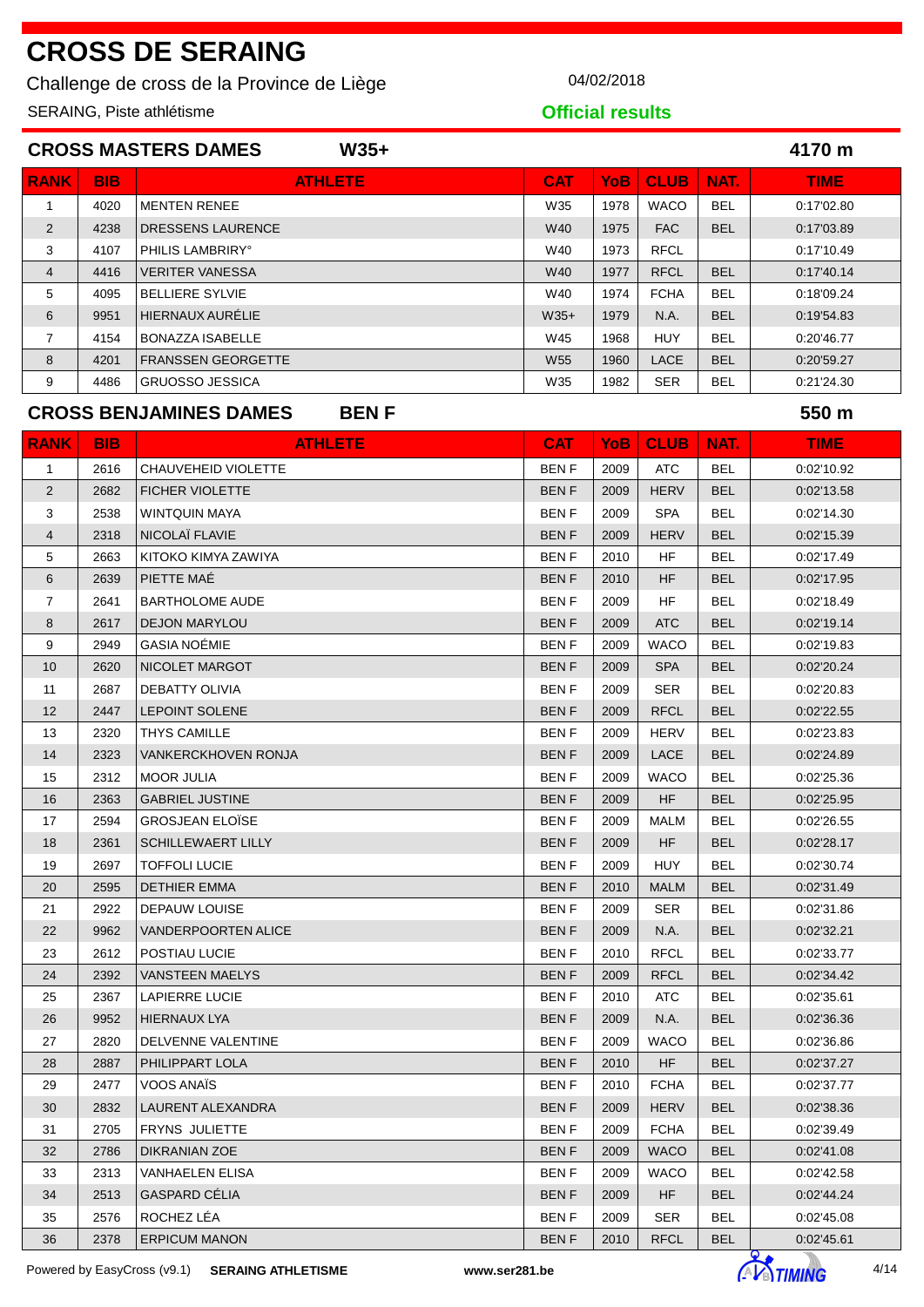Challenge de cross de la Province de Liège **04/02/2018** 

SERAING, Piste athlétisme

**Official results**

|             |            | <b>CROSS BENJAMINES DAMES</b><br><b>BENF</b> |             |            |             |            | 550 m       |
|-------------|------------|----------------------------------------------|-------------|------------|-------------|------------|-------------|
| <b>RANK</b> | <b>BIB</b> | <b>ATHLETE</b>                               | <b>CAT</b>  | <b>YoB</b> | <b>CLUB</b> | NAT.       | <b>TIME</b> |
| 37          | 2690       | <b>REMY MARIE</b>                            | <b>BENF</b> | 2009       | <b>SER</b>  | <b>BEL</b> | 0:02'46.05  |
| 38          | 2825       | PROTAIN MAËLYS                               | <b>BENF</b> | 2010       | <b>FCHA</b> | <b>BEL</b> | 0:02'46.61  |
| 39          | 2393       | <b>MARITANO CORALINE</b>                     | <b>BENF</b> | 2009       | HF          | <b>BEL</b> | 0:02'47.27  |
| 40          | 2359       | WILLEMS ZOÉ                                  | <b>BENF</b> | 2010       | <b>LACE</b> | <b>BEL</b> | 0:02'47.70  |
| 41          | 2662       | <b>MESTREZ SOLINE</b>                        | <b>BENF</b> | 2009       | <b>HF</b>   | <b>BEL</b> | 0:02'48.14  |
| 42          | 2364       | <b>LEJEUNE CLARA</b>                         | <b>BENF</b> | 2009       | <b>HF</b>   | <b>BEL</b> | 0:02'48.61  |
| 43          | 3035       | <b>GARCIA-CABALIE SARAH</b>                  | <b>BENF</b> | 2009       | <b>FCHA</b> | <b>BEL</b> | 0:02'49.11  |
| 44          | 2409       | <b>COLLIGNON LUCIE</b>                       | <b>BENF</b> | 2010       | <b>FCHA</b> | <b>BEL</b> | 0:02'50.42  |
| 45          | 2401       | <b>DOCKIER MANON</b>                         | <b>BENF</b> | 2010       | <b>RFCL</b> | <b>BEL</b> | 0:02'53.02  |
| 46          | 9969       | <b>SIDAOUI SHERYL</b>                        | <b>BENF</b> | 2009       | N.A.        | <b>BEL</b> | 0:02'55.17  |
| 47          | 2322       | PIERETTI SOFIA                               | <b>BENF</b> | 2010       | LACE        | <b>BEL</b> | 0:02'57.02  |
| 48          | 2798       | <b>LUBANGI ELISHEVA</b>                      | <b>BENF</b> | 2010       | <b>SER</b>  | <b>BEL</b> | 0:02'57.61  |
| 49          | 2686       | <b>BROUWERS MARION</b>                       | <b>BENF</b> | 2010       | <b>SER</b>  | <b>BEL</b> | 0.0259.80   |
| 50          | 9965       | <b>IDRISSA LEILA</b>                         | <b>BENF</b> | 2009       | N.A.        | <b>BEL</b> | 0:03'02.52  |
| 51          | 9967       | <b>VERCRUYSSE NORA</b>                       | <b>BENF</b> | 2010       | N.A.        | <b>BEL</b> | 0:03'04.80  |
| 52          | 2797       | <b>FRAIKIN ELIYAH</b>                        | <b>BENF</b> | 2009       | <b>SER</b>  | <b>BEL</b> | 0:03'08.58  |
| 53          | 2918       | DOUMBOUYA FATOUMATA                          | <b>BENF</b> | 2010       | <b>SER</b>  | <b>BEL</b> | 0:03'27.14  |

### **CROSS BENJAMINS HOMMES BEN M 550m**

| <b>RANK</b>    | <b>BIB</b> | <b>ATHLETE</b>             | <b>CAT</b>   | YoB  | <b>CLUB</b> | NAT.       | <b>TIME</b> |
|----------------|------------|----------------------------|--------------|------|-------------|------------|-------------|
| $\mathbf{1}$   | 23         | <b>MBARKI ABDESSALAM</b>   | <b>BENM</b>  | 2009 | <b>RFCL</b> | <b>BEL</b> | 0:02'00.99  |
| $\overline{2}$ | 75         | DOZO ELIOTT                | <b>BENM</b>  | 2009 | <b>RFCL</b> | <b>BEL</b> | 0:02'02.55  |
| 3              | 430        | CHAUVEHEID THÉOTIME        | <b>BENM</b>  | 2009 | <b>ATC</b>  | <b>BEL</b> | 0:02'03.42  |
| $\overline{4}$ | 162        | <b>DUCAT JULIEN</b>        | <b>BENM</b>  | 2009 | <b>FCHA</b> | <b>BEL</b> | 0:02'07.39  |
| 5              | 59         | <b>BECKERS NATHAN</b>      | <b>BENM</b>  | 2009 | <b>RFCL</b> | <b>BEL</b> | 0:02'09.55  |
| 6              | 99         | <b>DEMARET THIBEAU</b>     | <b>BENM</b>  | 2009 | <b>FCHA</b> | <b>BEL</b> | 0:02'11.02  |
| $\overline{7}$ | 381        | <b>DENIS LOAN</b>          | <b>BENM</b>  | 2009 | <b>SER</b>  | <b>BEL</b> | 0:02'12.61  |
| 8              | 359        | JACQUEMIN DIÉGO            | <b>BENM</b>  | 2010 | <b>HF</b>   | <b>BEL</b> | 0:02'13.14  |
| 9              | 20         | <b>LEONARDI MAURO</b>      | <b>BENM</b>  | 2009 | <b>WACO</b> | <b>BEL</b> | 0:02'13.67  |
| 10             | 662        | <b>BOUDRON JULES</b>       | <b>BENM</b>  | 2009 | <b>HF</b>   | <b>BEL</b> | 0:02'14.08  |
| 11             | 393        | SOLTANI NOAH               | <b>BENM</b>  | 2009 | <b>HERV</b> | <b>BEL</b> | 0:02'14.61  |
| 12             | 503        | DAWANT TIMÉO               | <b>BENM</b>  | 2010 | <b>SER</b>  | <b>BEL</b> | 0:02'15.33  |
| 13             | 402        | <b>MARCHAL RENAN</b>       | <b>BEN M</b> | 2009 | <b>HUY</b>  | <b>BEL</b> | 0:02'15.92  |
| 14             | 100        | <b>GAVA SIMON</b>          | <b>BENM</b>  | 2009 | <b>FCHA</b> | <b>BEL</b> | 0:02'16.58  |
| 15             | 391        | <b>MORIMONT MAXIME</b>     | <b>BENM</b>  | 2010 | <b>SER</b>  | <b>BEL</b> | 0:02'17.08  |
| 16             | 262        | <b>SCHILS PABLO</b>        | <b>BENM</b>  | 2009 | <b>SER</b>  | <b>BEL</b> | 0:02'18.61  |
| 17             | 373        | <b>GUAY JEREMY</b>         | <b>BEN M</b> | 2010 | <b>FCHA</b> | <b>BEL</b> | 0:02'18.99  |
| 18             | 578        | POTTEN TIMOTY              | <b>BENM</b>  | 2009 | <b>FCHA</b> | <b>BEL</b> | 0:02'19.42  |
| 19             | 200        | <b>VANSTEENKISTE LOUIS</b> | <b>BEN M</b> | 2009 | <b>HF</b>   | <b>BEL</b> | 0:02'20.17  |
| 20             | 80         | <b>BLAISE NOÉ</b>          | <b>BENM</b>  | 2010 | <b>HF</b>   | <b>BEL</b> | 0:02'20.55  |
| 21             | 160        | <b>BOURMANNE THOMAS</b>    | <b>BENM</b>  | 2009 | <b>FCHA</b> | <b>BEL</b> | 0:02'20.95  |
| 22             | 19         | <b>WAUTERS ETHAN</b>       | <b>BENM</b>  | 2010 | <b>WACO</b> | <b>BEL</b> | 0:02'21.33  |
| 23             | 763        | <b>BLAFFART BRICE</b>      | <b>BENM</b>  | 2010 | <b>SER</b>  | <b>BEL</b> | 0:02'21.64  |
| 24             | 202        | <b>COUNE BRUNO</b>         | <b>BENM</b>  | 2009 | <b>RFCL</b> | <b>BEL</b> | 0:02'22.05  |
| 25             | 414        | <b>HOFMAN MATHIS</b>       | <b>BENM</b>  | 2009 | <b>FAC</b>  | <b>BEL</b> | 0:02'22.45  |
| 26             | 539        | <b>MEECKO UGO</b>          | <b>BENM</b>  | 2009 | <b>RFCL</b> | <b>BEL</b> | 0:02'22.86  |
| 27             | 378        | <b>CLOSE MAILO</b>         | <b>BENM</b>  | 2010 | <b>SER</b>  | <b>BEL</b> | 0:02'23.33  |
| 28             | 79         | <b>CLOSE YANIS</b>         | <b>BENM</b>  | 2010 | <b>HF</b>   | <b>BEL</b> | 0:02'24.52  |

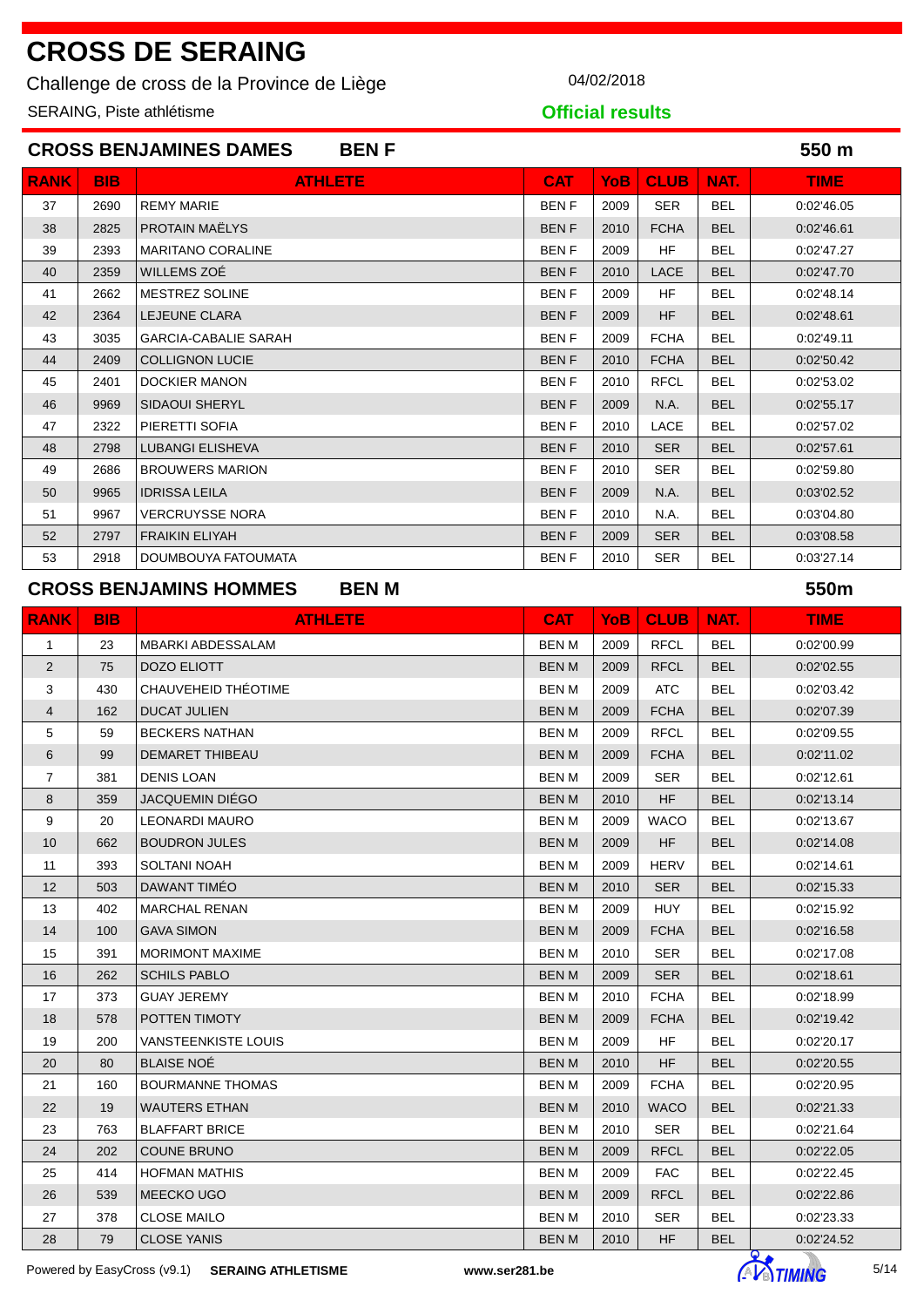Challenge de cross de la Province de Liège **04/02/2018** 

SERAING, Piste athlétisme

## **CROSS BENJAMINS HOMMES BEN M 550m**

**Official results**

|             |            | <b>CROSS BENJAMINS HOMMES</b><br><b>BEN M</b> |              |            |             |            | 550m        |
|-------------|------------|-----------------------------------------------|--------------|------------|-------------|------------|-------------|
| <b>RANK</b> | <b>BIB</b> | <b>ATHLETE</b>                                | <b>CAT</b>   | <b>YoB</b> | <b>CLUB</b> | NAT.       | <b>TIME</b> |
| 29          | 195        | <b>ROBERT MALO</b>                            | <b>BEN M</b> | 2009       | <b>HUY</b>  | <b>BEL</b> | 0:02'25.24  |
| 30          | 739        | CALTABELLOTTA PABLO                           | <b>BENM</b>  | 2009       | <b>SER</b>  | <b>BEL</b> | 0:02'25.80  |
| 31          | 382        | DINARI EL IDRISSI NATHAM                      | <b>BENM</b>  | 2009       | <b>SER</b>  | <b>BEL</b> | 0:02'26.30  |
| 32          | 380        | DEFRERE JULES                                 | <b>BENM</b>  | 2009       | <b>SER</b>  | <b>BEL</b> | 0:02'26.67  |
| 33          | 459        | <b>HOGE SIMON</b>                             | <b>BEN M</b> | 2010       | <b>WACO</b> | <b>BEL</b> | 0.0227.08   |
| 34          | 360        | <b>DENNE LOUIS</b>                            | <b>BEN M</b> | 2009       | <b>HF</b>   | <b>BEL</b> | 0:02'27.42  |
| 35          | 509        | <b>MOUSSAÏD MEHDI</b>                         | <b>BENM</b>  | 2010       | <b>SER</b>  | <b>BEL</b> | 0:02'27.74  |
| 36          | 743        | <b>THAELS ALIX</b>                            | <b>BEN M</b> | 2010       | <b>FCHA</b> | <b>BEL</b> | 0:02'28.11  |
| 37          | 576        | <b>SIMON ANTOINE</b>                          | <b>BENM</b>  | 2010       | <b>SPA</b>  | <b>BEL</b> | 0:02'28.52  |
| 38          | 14         | DODEUR ALEXIS                                 | BEN M        | 2010       | <b>WACO</b> | <b>BEL</b> | 0:02'28.92  |
| 39          | 817        | <b>MERCENIER LOUIS</b>                        | <b>BEN M</b> | 2010       | <b>SER</b>  | <b>BEL</b> | 0:02'29.30  |
| 40          | 437        | <b>MULLER NATHAN</b>                          | BEN M        | 2010       | <b>MALM</b> | <b>BEL</b> | 0:02'29.58  |
| 41          | 714        | <b>GRAMS MARTIN</b>                           | BEN M        | 2009       | <b>RFCL</b> | <b>BEL</b> | 0:02'29.86  |
| 42          | 9970       | <b>CREMERS LOUIS</b>                          | <b>BEN M</b> | 2009       | N.A.        | <b>BEL</b> | 0:02'30.14  |
| 43          | 508        | LOMRÉ JULES                                   | <b>BENM</b>  | 2009       | <b>SER</b>  | <b>BEL</b> | 0.02'30.49  |
| 44          | 953        | RAEMACKERS JEAN                               | <b>BEN M</b> | 2009       | <b>RFCL</b> | <b>BEL</b> | 0:02'30.77  |
| 45          | 102        | <b>MULS CHIEL</b>                             | BEN M        | 2010       | <b>FCHA</b> | <b>BEL</b> | 0:02'31.11  |
| 46          | 738        | <b>SKELTON ETHAN</b>                          | <b>BENM</b>  | 2009       | <b>SER</b>  | <b>BEL</b> | 0:02'31.45  |
| 47          | 412        | <b>DECKERS MATHIS</b>                         | <b>BEN M</b> | 2009       | <b>SPA</b>  | <b>BEL</b> | 0:02'31.86  |
| 48          | 506        | <b>GRANDRY ROMAIN</b>                         | BEN M        | 2010       | <b>SER</b>  | <b>BEL</b> | 0:02'33.27  |
| 49          | 101        | <b>MULS MATT</b>                              | BEN M        | 2010       | <b>FCHA</b> | <b>BEL</b> | 0:02'33.64  |
| 50          | 9968       | PLOEMMEN BASTIEN                              | <b>BEN M</b> | 2010       | N.A.        | <b>BEL</b> | 0:02'33.99  |
| 51          | 103        | LESSIRE NOÉ                                   | BEN M        | 2009       | <b>FCHA</b> | <b>BEL</b> | 0:02'34.42  |
| 52          | 511        | PIROTTE AMINE                                 | <b>BENM</b>  | 2010       | <b>SER</b>  | <b>BEL</b> | 0:02'34.86  |
| 53          | 198        | <b>GUÉRIN WYATT</b>                           | <b>BENM</b>  | 2009       | <b>HUY</b>  | <b>BEL</b> | 0:02'35.92  |
| 54          | 513        | <b>UDOWCZYK SACHA</b>                         | <b>BEN M</b> | 2009       | <b>SER</b>  | BEL        | 0:02'36.30  |
| 55          | 377        | <b>CASARIN NOE</b>                            | <b>BENM</b>  | 2009       | <b>SER</b>  | <b>BEL</b> | 0:02'36.64  |
| 56          | 168        | SOLTANI MATÉO                                 | <b>BEN M</b> | 2009       | <b>RFCL</b> | <b>BEL</b> | 0:02'36.99  |
| 57          | 532        | RIGA MAËL                                     | <b>BENM</b>  | 2009       | <b>SER</b>  | BEL        | 0:02'37.39  |
| 58          | 17         | <b>RAYMOND SIMON</b>                          | <b>BENM</b>  | 2009       | <b>WACO</b> | <b>BEL</b> | 0:02'38.64  |
| 59          | 389        | <b>LIMBOURG SIMON</b>                         | BEN M        | 2009       | <b>SER</b>  | <b>BEL</b> | 0:02'39.11  |
| 60          | 860        | <b>WILLEMS THIBAUT</b>                        | BEN M        | 2010       | <b>HUY</b>  | <b>BEL</b> | 0:02'39.58  |
| 61          | 83         | LEJEUNE THÉO                                  | BEN M        | 2009       | HF          | <b>BEL</b> | 0:02'40.21  |
| 62          | 504        | <b>EL AMRI YASSINE</b>                        | <b>BENM</b>  | 2010       | <b>SER</b>  | <b>BEL</b> | 0:02'40.80  |
| 63          | 388        | <b>LEMAIRE CYRIL</b>                          | <b>BEN M</b> | 2009       | <b>SER</b>  | <b>BEL</b> | 0:02'43.17  |
| 64          | 76         | VANOOSTHUYZE ROMAIN                           | <b>BENM</b>  | 2009       | HF.         | <b>BEL</b> | 0:02'43.74  |
| 65          | 789        | LINARD OSCAR                                  | BEN M        | 2010       | <b>FCHA</b> | BEL        | 0:02'44.30  |
| 66          | 605        | <b>WOUTERS RAPHAËL</b>                        | <b>BENM</b>  | 2010       | <b>FAC</b>  | <b>BEL</b> | 0:02'53.42  |
| 67          | 12         | <b>CREPIN ARTHUR</b>                          | BEN M        | 2009       | HERV        | <b>BEL</b> | 0:02'54.08  |
| 68          | 385        | <b>GIACOMELLI PAOLO</b>                       | <b>BENM</b>  | 2010       | <b>SER</b>  | <b>BEL</b> | 0:03'00.80  |
| 69          | 507        | JACQUIN ARTHUR                                | <b>BENM</b>  | 2010       | <b>SER</b>  | <b>BEL</b> | 0:03'01.14  |

### **CROSS PUPILLES DAMES PUP F 1025 m**

| <b>RANK</b>    | <b>BIB</b> | <b>ATHLETE</b>              | <b>CAT</b>       | YoB. | <b>CLUB</b> | <b>NAT.</b> | <b>TIME</b> |
|----------------|------------|-----------------------------|------------------|------|-------------|-------------|-------------|
|                | 5969       | <sup>∣</sup> DE COCK HÉLÈNE | <b>PUPF</b>      | 2007 | <b>WACO</b> | <b>BEL</b>  | 0:03'42.39  |
| $\overline{2}$ | 6089       | BEKAERT CAMILLE             | <b>PUPF</b>      | 2007 | HF          | <b>BEL</b>  | 0:03'46.36  |
| ີ<br>ບ         | 5671       | LACROIX ANOUCHKA            | <b>PUPF</b>      | 2008 | <b>WACO</b> | <b>BEL</b>  | 0:03'49.86  |
| 4              | 5741       | ROYAUX ZOE                  | PUP <sub>F</sub> | 2007 | HF          | <b>BEL</b>  | 0:03'51.74  |

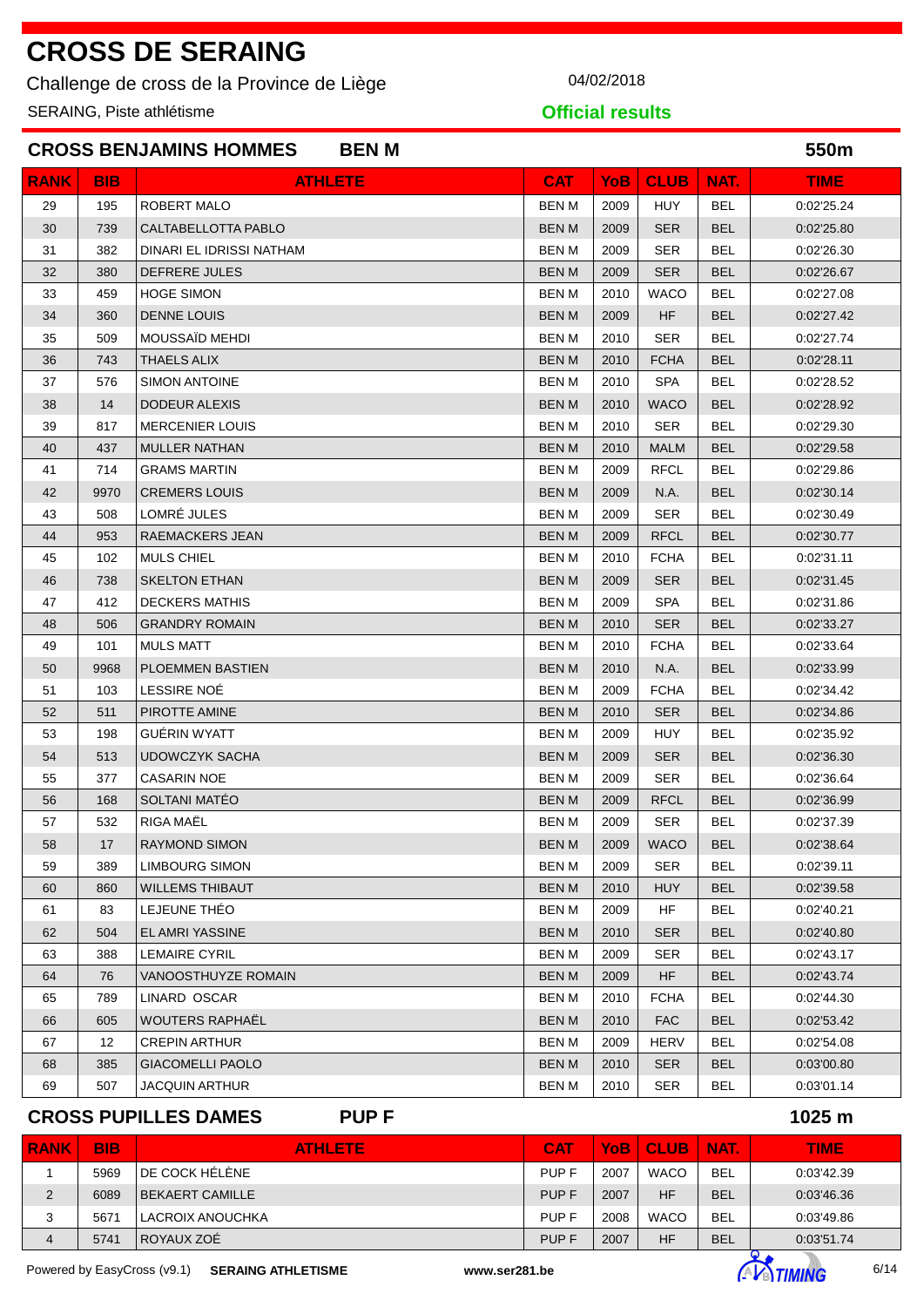Challenge de cross de la Province de Liège **04/02/2018** 

SERAING, Piste athlétisme

**Official results**

|             |            | <b>CROSS PUPILLES DAMES</b><br><b>PUPF</b> |                  |            |             |            | 1025 m      |
|-------------|------------|--------------------------------------------|------------------|------------|-------------|------------|-------------|
| <b>RANK</b> | <b>BIB</b> | <b>ATHLETE</b>                             | <b>CAT</b>       | <b>YoB</b> | <b>CLUB</b> | NAT.       | <b>TIME</b> |
| 5           | 6603       | LEMAIRE CÉLESTE                            | PUP <sub>F</sub> | 2007       | <b>HF</b>   | <b>BEL</b> | 0.03'54.33  |
| 6           | 6544       | PAQUOT CÉLIA                               | PUP <sub>F</sub> | 2007       | <b>SER</b>  | <b>BEL</b> | 0:03'54.92  |
| 7           | 6157       | <b>LECLER PAULINE</b>                      | PUP <sub>F</sub> | 2007       | <b>HF</b>   | <b>BEL</b> | 0:03'55.45  |
| 8           | 6392       | <b>VOOS NOUR</b>                           | PUP <sub>F</sub> | 2008       | <b>FCHA</b> | <b>BEL</b> | 0:03'55.99  |
| 9           | 5781       | <b>ERPICUM NORAH</b>                       | PUP <sub>F</sub> | 2007       | <b>RFCL</b> | <b>BEL</b> | 0.03'56.42  |
| 10          | 5742       | VANOOSTHUYZE ELYNE                         | PUP <sub>F</sub> | 2007       | <b>HF</b>   | <b>BEL</b> | 0.03'56.89  |
| 11          | 5939       | <b>DUJARDIN EMMA</b>                       | PUP <sub>F</sub> | 2008       | <b>FCHA</b> | <b>BEL</b> | 0.03'57.55  |
| 12          | 5685       | <b>FICHANT EMMA</b>                        | PUP <sub>F</sub> | 2007       | <b>WACO</b> | <b>BEL</b> | 0.03'58.08  |
| 13          | 6106       | <b>HENRY LÉA</b>                           | PUP <sub>F</sub> | 2007       | <b>HERV</b> | <b>BEL</b> | 0:03'58.64  |
| 14          | 5667       | <b>ERNST LOU-ANN</b>                       | PUP <sub>F</sub> | 2007       | <b>WACO</b> | <b>BEL</b> | 0:03'59.17  |
| 15          | 6245       | THOMSIN LÉA                                | PUP <sub>F</sub> | 2007       | HERV        | <b>BEL</b> | 0:03'59.77  |
| 16          | 5782       | <b>KLIPPERT CLAIRE</b>                     | PUP <sub>F</sub> | 2007       | <b>RFCL</b> | <b>BEL</b> | 0:04'00.36  |
| 17          | 5938       | <b>DUBUISSON DELPHINE</b>                  | PUP <sub>F</sub> | 2008       | <b>FCHA</b> | <b>BEL</b> | 0:04'00.92  |
| 18          | 6297       | <b>BRANDT EMMY</b>                         | PUP <sub>F</sub> | 2007       | <b>HERV</b> | <b>BEL</b> | 0.04'01.58  |
| 19          | 6198       | <b>BILLEN AGATHE</b>                       | PUP <sub>F</sub> | 2007       | <b>WACO</b> | <b>BEL</b> | 0:04'02.74  |
| 20          | 5879       | <b>VANSTEENKISTE MARIE</b>                 | PUP <sub>F</sub> | 2007       | <b>HF</b>   | <b>BEL</b> | 0:04'03.36  |
| 21          | 5970       | <b>MEEUS SIEN</b>                          | PUP <sub>F</sub> | 2007       | <b>WACO</b> | <b>BEL</b> | 0:04'03.92  |
| 22          | 6304       | SCHRYNEN GAËLLE                            | PUP <sub>F</sub> | 2008       | <b>WACO</b> | <b>BEL</b> | 0.04'04.95  |
| 23          | 5688       | <b>JEUKENNE NINA</b>                       | PUP <sub>F</sub> | 2007       | <b>HERV</b> | <b>BEL</b> | 0.04'06.08  |
| 24          | 6261       | <b>BOTTIN CLEMENTINE</b>                   | PUP <sub>F</sub> | 2007       | <b>WACO</b> | <b>BEL</b> | 0:04'09.86  |
| 25          | 6291       | DOZO MARGOT                                | PUP <sub>F</sub> | 2008       | <b>RFCL</b> | <b>BEL</b> | 0:04'10.39  |
| 26          | 5826       | <b>WARNOTTE LORA</b>                       | PUP <sub>F</sub> | 2008       | <b>RFCL</b> | <b>BEL</b> | 0:04'11.49  |
| 27          | 6428       | STAPELLE OLIVIA                            | PUP <sub>F</sub> | 2007       | <b>WACO</b> | <b>BEL</b> | 0:04'12.02  |
| 28          | 6207       | MOUSSAÏD ZAHRA                             | PUP <sub>F</sub> | 2007       | <b>SER</b>  | <b>BEL</b> | 0:04'12.55  |
| 29          | 5950       | <b>ROUBI NORIA</b>                         | PUP <sub>F</sub> | 2008       | <b>RFCL</b> | <b>BEL</b> | 0:04'13.14  |
| 30          | 5769       | <b>CARMANS FLEUR</b>                       | PUP <sub>F</sub> | 2008       | <b>FCHA</b> | <b>BEL</b> | 0:04'14.21  |
| 31          | 6209       | <b>WELSCH AILSA</b>                        | PUP <sub>F</sub> | 2007       | <b>SER</b>  | <b>BEL</b> | 0:04'14.83  |
| 32          | 6054       | <b>DECHAMPS VALENTINE</b>                  | PUP <sub>F</sub> | 2007       | <b>SER</b>  | <b>BEL</b> | 0:04'15.39  |
| 33          | 5998       | <b>EVRARD LUCIE</b>                        | PUP <sub>F</sub> | 2008       | <b>SPA</b>  | <b>BEL</b> | 0:04'15.99  |
| 34          | 6090       | RENSONNET CLÉMENTINE                       | PUP <sub>F</sub> | 2007       | HF.         | <b>BEL</b> | 0:04'17.70  |
| 35          | 5683       | DURU SASHA                                 | PUP <sub>F</sub> | 2008       | HERV        | <b>BEL</b> | 0:04'20.36  |
| 36          | 6206       | <b>MINNE MACHA</b>                         | PUP <sub>F</sub> | 2007       | <b>SER</b>  | <b>BEL</b> | 0:04'24.77  |
| 37          | 5680       | <b>BECKERS OLIVIA</b>                      | PUP <sub>F</sub> | 2008       | HERV        | <b>BEL</b> | 0:04'25.33  |
| 38          | 5770       | <b>BRUSTEN ANIKA</b>                       | PUP <sub>F</sub> | 2008       | <b>FCHA</b> | <b>BEL</b> | 0:04'25.86  |
| 39          | 6063       | <b>DEDOYART CAMILLE</b>                    | PUP <sub>F</sub> | 2007       | <b>WACO</b> | <b>BEL</b> | 0:04'26.55  |
| 40          | 6298       | KINET SARAH                                | PUP <sub>F</sub> | 2008       | <b>HUY</b>  | <b>BEL</b> | 0:04'27.17  |
| 41          | 5815       | POLART PAULINE                             | PUP <sub>F</sub> | 2007       | <b>RFCL</b> | <b>BEL</b> | 0:04'27.80  |
| 42          | 5780       | DI FILIPPO GIULIA                          | PUP <sub>F</sub> | 2008       | <b>RFCL</b> | <b>BEL</b> | 0:04'28.33  |
| 43          | 6571       | <b>CAUGHEY SOFIA</b>                       | PUP <sub>F</sub> | 2007       | <b>SER</b>  | <b>BEL</b> | 0:04'28.86  |
| 44          | 6053       | <b>COX ESTELLE</b>                         | PUP <sub>F</sub> | 2008       | <b>SER</b>  | <b>BEL</b> | 0:04'29.45  |
| 45          | 5773       | <b>CAMBIER CHLOÉ</b>                       | PUP <sub>F</sub> | 2007       | <b>FCHA</b> | <b>BEL</b> | 0:04'33.30  |
| 46          | 5691       | PELZER ELEONORE                            | PUP <sub>F</sub> | 2008       | <b>HERV</b> | <b>BEL</b> | 0:04'36.05  |
| 47          | 6636       | <b>HORWARD JUDITH</b>                      | PUP <sub>F</sub> | 2007       | HF.         | <b>BEL</b> | 0:04'36.77  |
| 48          | 5887       | <b>COUNE CAMILLE</b>                       | PUP <sub>F</sub> | 2007       | <b>RFCL</b> | <b>BEL</b> | 0:04'38.95  |
| 49          | 6081       | <b>DECKERS CLARA</b>                       | PUP <sub>F</sub> | 2007       | <b>SPA</b>  | <b>BEL</b> | 0:04'39.80  |
| 50          | 6433       | <b>BIETS CLARA</b>                         | PUP <sub>F</sub> | 2007       | <b>WACO</b> | <b>BEL</b> | 0:04'40.99  |
| 51          | 6011       | <b>BONETTI MANON</b>                       | PUP <sub>F</sub> | 2007       | ATC         | <b>BEL</b> | 0:04'43.70  |

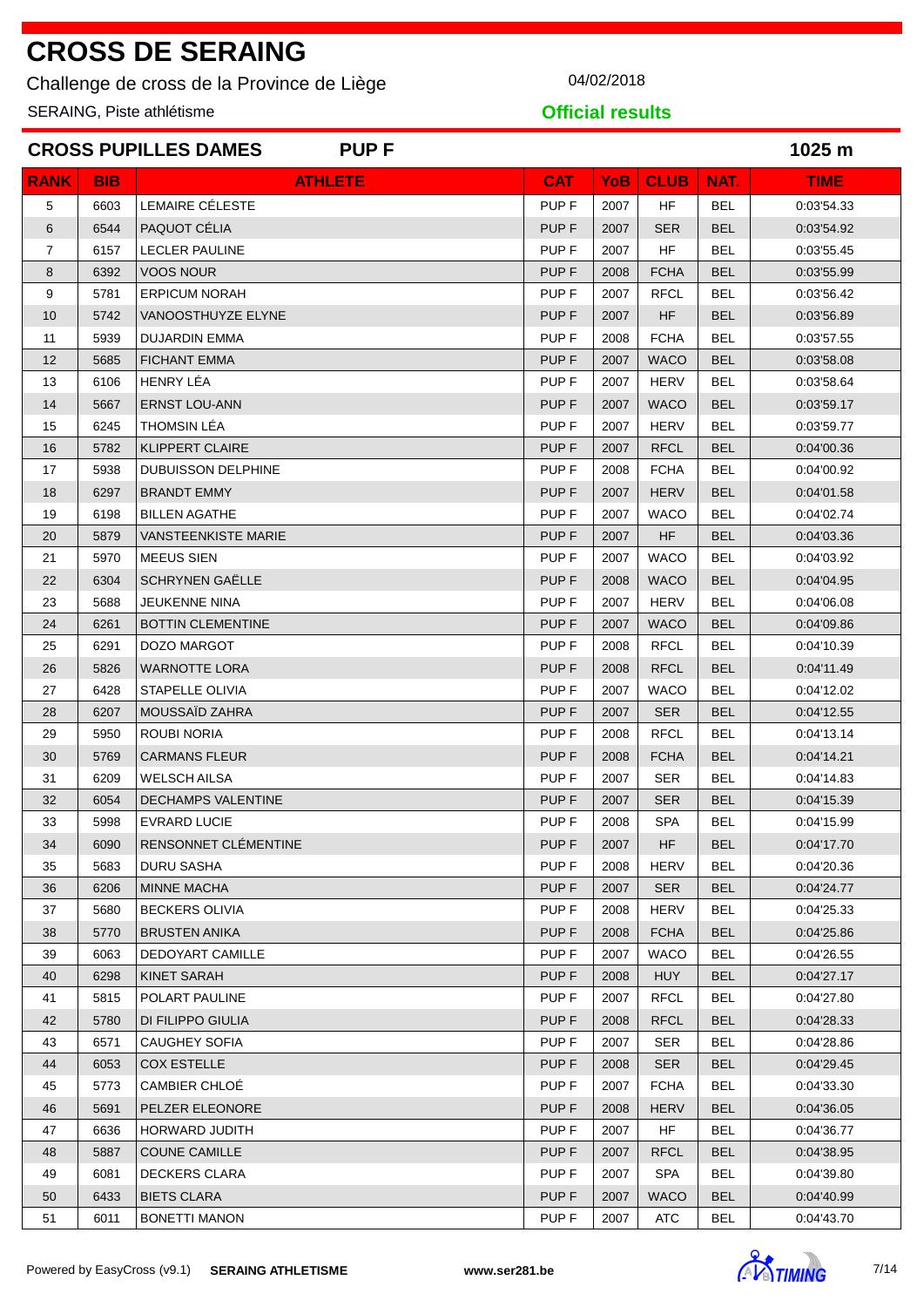Challenge de cross de la Province de Liège **04/02/2018** 

SERAING, Piste athlétisme

**Official results**

| <b>CROSS PUPILLES DAMES</b><br><b>PUPF</b><br>1025 m |            |                           |                  |            |             |            |             |
|------------------------------------------------------|------------|---------------------------|------------------|------------|-------------|------------|-------------|
| <b>RANK</b>                                          | <b>BIB</b> | <b>ATHLETE</b>            | <b>CAT</b>       | <b>YoB</b> | <b>CLUB</b> | NAT.       | <b>TIME</b> |
| 52                                                   | 6201       | <b>ESCHENAUER CAMILLE</b> | PUP <sub>F</sub> | 2008       | <b>SER</b>  | <b>BEL</b> | 0:04'44.70  |
| 53                                                   | 6114       | <b>LEMAIRE ELOISE</b>     | PUP F            | 2008       | <b>SPA</b>  | <b>BEL</b> | 0:04'45.67  |
| 54                                                   | 6712       | VAN REIN LUNA°            | PUP <sub>F</sub> | 2008       | <b>SER</b>  |            | 0:04'47.05  |
| 55                                                   | 6496       | COLLARD CHLOÉE            | PUP F            | 2007       | HF.         | <b>BEL</b> | 0:04'48.24  |
| 56                                                   | 6538       | BORREGO ZOÉ               | PUP <sub>F</sub> | 2008       | <b>SER</b>  | <b>BEL</b> | 0:04'51.52  |
| 57                                                   | 6056       | ENGELEN AMÉLIE            | PUP F            | 2007       | <b>SER</b>  | <b>BEL</b> | 0:04'53.92  |
| 58                                                   | 6200       | <b>DUPONT PETIT SASHA</b> | PUP F            | 2007       | <b>SER</b>  | <b>BEL</b> | 0:04'56.21  |
| 59                                                   | 6049       | <b>BRIOU ANNA</b>         | PUP F            | 2007       | <b>SER</b>  | <b>BEL</b> | 0:04'58.58  |
| 60                                                   | 6208       | RAMQUET-LAFFINEUR LÉA     | PUP <sub>F</sub> | 2008       | <b>SER</b>  | <b>BEL</b> | 0:05'02.58  |
| 61                                                   | 6087       | SPIROUX ZOÉ               | PUP F            | 2008       | <b>RFCL</b> | <b>BEL</b> | 0:05'04.58  |
| 62                                                   | 6537       | <b>BOCKIAU ALICE</b>      | PUP <sub>F</sub> | 2008       | <b>SER</b>  | <b>BEL</b> | 0:05'05.58  |
| 63                                                   | 6666       | <b>HERBETOT LÉA</b>       | PUP <sub>F</sub> | 2008       | <b>SER</b>  | <b>BEL</b> | 0:05'36.99  |

#### **CROSS PUPILLES HOMMES PUP M 1025 m**

| <b>RANK</b>    | <b>BIB</b> | <b>ATHLETE</b>             | <b>CAT</b>       | YoB. | <b>CLUB</b> | NAT.       | <b>TIME</b> |
|----------------|------------|----------------------------|------------------|------|-------------|------------|-------------|
| $\mathbf{1}$   | 3130       | <b>VANDERPOORTEN LOUIS</b> | PUP <sub>M</sub> | 2007 | <b>WACO</b> | <b>BEL</b> | 0:03'27.64  |
| $\overline{2}$ | 2999       | <b>BOVI ROMAIN</b>         | PUP M            | 2007 | <b>RFCL</b> | <b>BEL</b> | 0:03'30.58  |
| 3              | 2854       | EVRARD AYMERIC             | PUP M            | 2007 | <b>SER</b>  | <b>BEL</b> | 0:03'30.89  |
| $\overline{4}$ | 3097       | <b>FICHER AUGUSTIN</b>     | PUP <sub>M</sub> | 2007 | <b>HERV</b> | <b>BEL</b> | 0:03'31.21  |
| 5              | 2526       | <b>MATHY NATHANAEL</b>     | PUP <sub>M</sub> | 2007 | <b>WACO</b> | <b>BEL</b> | 0:03'31.89  |
| 6              | 3060       | <b>WITWROUW MAXENCE</b>    | PUP M            | 2007 | HF          | <b>BEL</b> | 0:03'33.70  |
| $\overline{7}$ | 3082       | <b>LEMAIRE NOAH</b>        | PUP <sub>M</sub> | 2007 | HF          | <b>BEL</b> | 0:03'34.80  |
| 8              | 2658       | <b>COLLETTE FRANÇOIS</b>   | PUP <sub>M</sub> | 2007 | <b>RFCL</b> | <b>BEL</b> | 0:03'35.58  |
| 9              | 2525       | LAMBRECHT ADRIEN           | PUP <sub>M</sub> | 2008 | <b>WACO</b> | <b>BEL</b> | 0:03'35.99  |
| 10             | 2523       | <b>GRAULICH SIMON</b>      | PUP M            | 2008 | <b>WACO</b> | <b>BEL</b> | 0:03'36.30  |
| 11             | 2987       | <b>DETHIER NOAH</b>        | PUP <sub>M</sub> | 2007 | <b>MALM</b> | <b>BEL</b> | 0:03'36.61  |
| 12             | 2998       | LAMATTINA LUCAS            | PUP M            | 2007 | <b>FAC</b>  | <b>BEL</b> | 0:03'38.83  |
| 13             | 2978       | <b>CORDONNIER LUCAS</b>    | PUP <sub>M</sub> | 2007 | <b>HERV</b> | <b>BEL</b> | 0:03'39.55  |
| 14             | 3002       | <b>FOGUENNE SYLVAIN</b>    | PUP M            | 2008 | <b>HF</b>   | <b>BEL</b> | 0:03'40.08  |
| 15             | 2660       | <b>MALPAS LOAN</b>         | PUP <sub>M</sub> | 2007 | <b>RFCL</b> | <b>BEL</b> | 0:03'40.95  |
| 16             | 2543       | <b>GILIS MATÉO</b>         | PUP M            | 2007 | <b>HERV</b> | <b>BEL</b> | 0:03'42.27  |
| 17             | 2986       | <b>BLACKMAN MATTIAS</b>    | PUP <sub>M</sub> | 2007 | <b>HUY</b>  | <b>BEL</b> | 0:03'43.14  |
| 18             | 3174       | <b>NGUYEN NICOLAS</b>      | PUP M            | 2008 | <b>SER</b>  | <b>BEL</b> | 0:03'43.92  |
| 19             | 3224       | <b>MIZAR MOHAMED</b>       | PUP <sub>M</sub> | 2008 | <b>RFCL</b> | <b>BEL</b> | 0:03'44.27  |
| 20             | 3061       | DEBOUGNOUX NATHAN          | PUP <sub>M</sub> | 2008 | <b>HF</b>   | <b>BEL</b> | 0:03'44.70  |
| 21             | 2947       | JACQUEMIN MARIUS           | PUP <sub>M</sub> | 2008 | <b>HF</b>   | <b>BEL</b> | 0:03'48.24  |
| 22             | 3451       | <b>ARTS JOSHUA</b>         | PUP <sub>M</sub> | 2007 | <b>FCHA</b> | <b>BEL</b> | 0:03'48.77  |
| 23             | 2550       | <b>SNOECK MANOAH</b>       | PUP <sub>M</sub> | 2008 | <b>HERV</b> | <b>BEL</b> | 0:03'49.74  |
| 24             | 2700       | <b>LEROY DYLAN</b>         | PUP M            | 2008 | <b>HF</b>   | <b>BEL</b> | 0:03'51.36  |
| 25             | 2858       | <b>BROUWERS HUGO</b>       | PUP <sub>M</sub> | 2008 | <b>SER</b>  | <b>BEL</b> | 0:03'51.64  |
| 26             | 2774       | PIROTTE VALENTIN           | PUP <sub>M</sub> | 2008 | <b>HUY</b>  | <b>BEL</b> | 0:03'51.99  |
| 27             | 3129       | <b>BUKAL ROMAIN</b>        | PUP <sub>M</sub> | 2007 | <b>SER</b>  | <b>BEL</b> | 0:03'52.36  |
| 28             | 2698       | DELBUSHAYE NOÉ             | PUP <sub>M</sub> | 2007 | <b>HF</b>   | <b>BEL</b> | 0:03'53.95  |
| 29             | 3452       | <b>MAZY BAPTISTE</b>       | PUP M            | 2007 | <b>FCHA</b> | <b>BEL</b> | 0:03'54.49  |
| 30             | 2640       | <b>SCHODER VIRGILE</b>     | PUP M            | 2008 | <b>FCHA</b> | <b>BEL</b> | 0:03'54.92  |
| 31             | 2693       | <b>REUL ARTHUR</b>         | PUP <sub>M</sub> | 2007 | <b>RFCL</b> | <b>BEL</b> | 0:03'55.33  |
| 32             | 2611       | <b>BLAISE YANIS</b>        | PUP M            | 2008 | HF          | <b>BEL</b> | 0:03'55.64  |
| 33             | 3322       | DIALLO AMADOU DIOGO        | PUP M            | 2008 | <b>WACO</b> | <b>BEL</b> | 0:03'56.05  |

Powered by EasyCross (v9.1) **SERAING ATHLETISME www.ser281.be CONTING 8/14** 

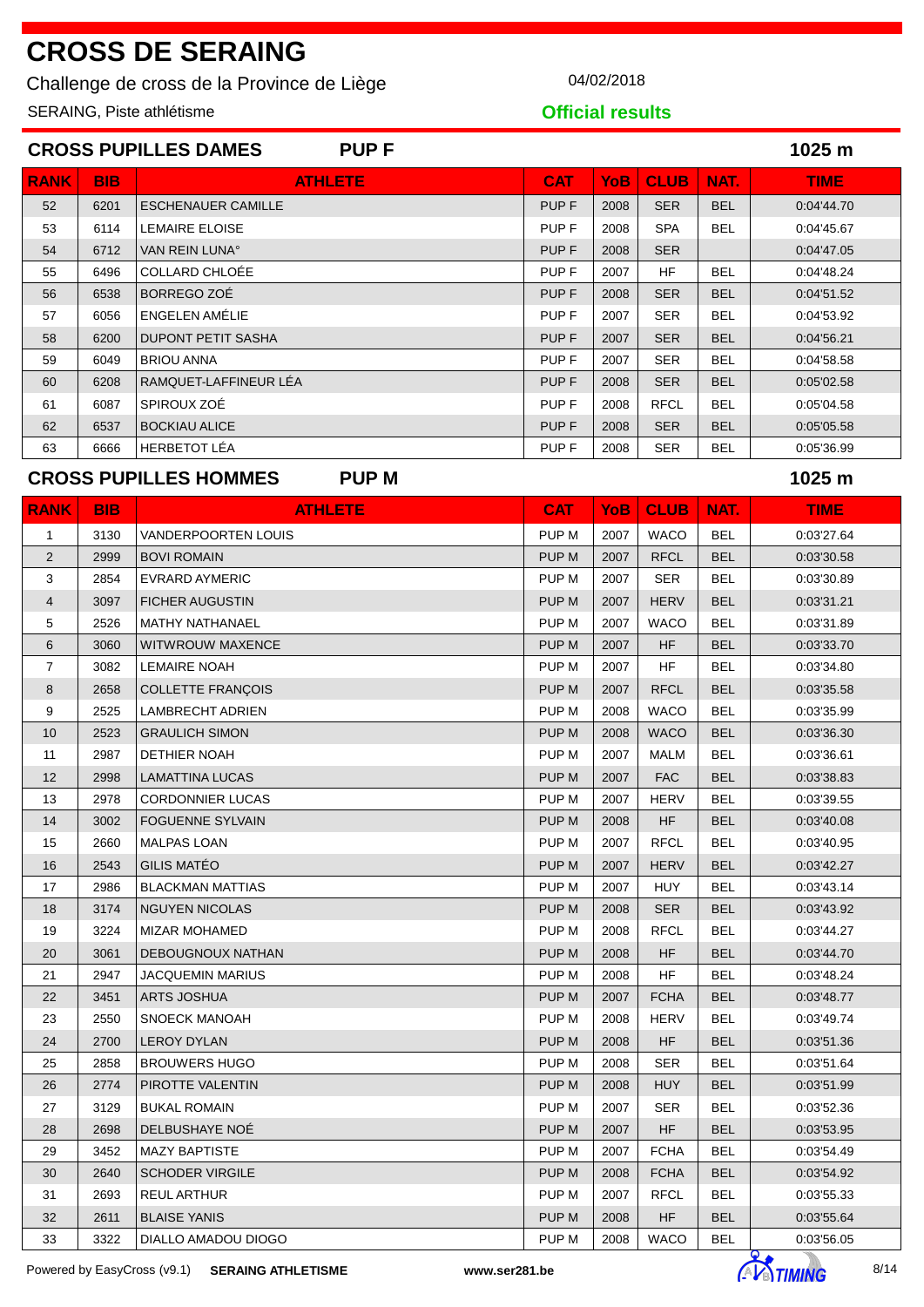Challenge de cross de la Province de Liège **04/02/2018** 

SERAING, Piste athlétisme

**Official results**

|             |            | <b>CROSS PUPILLES HOMMES</b><br><b>PUPM</b> |                  |            |             |            | 1025 m      |
|-------------|------------|---------------------------------------------|------------------|------------|-------------|------------|-------------|
| <b>RANK</b> | <b>BIB</b> | <b>ATHLETE</b>                              | <b>CAT</b>       | <b>YoB</b> | <b>CLUB</b> | NAT.       | <b>TIME</b> |
| 34          | 2787       | <b>LEPOINT ALEXIS</b>                       | PUP M            | 2007       | <b>RFCL</b> | <b>BEL</b> | 0:03'56.42  |
| 35          | 2715       | VAN EECKHOUT JULIEN                         | PUP M            | 2008       | <b>FCHA</b> | <b>BEL</b> | 0:03'56.86  |
| 36          | 2880       | ANDRÉ FRANÇOIS                              | PUP M            | 2007       | <b>SER</b>  | <b>BEL</b> | 0:03'57.21  |
| 37          | 2960       | <b>GUAY NORMAN</b>                          | PUP M            | 2008       | <b>FCHA</b> | BEL        | 0:03'57.70  |
| 38          | 3004       | <b>BECK ADRIEN</b>                          | PUP M            | 2008       | HF          | <b>BEL</b> | 0:03'58.11  |
| 39          | 3057       | <b>BOLDO JOSUE</b>                          | PUP M            | 2007       | HF          | <b>BEL</b> | 0:03'58.52  |
| 40          | 2696       | <b>VANSTEEN ETHAN</b>                       | PUP M            | 2008       | <b>RFCL</b> | <b>BEL</b> | 0:03'58.99  |
| 41          | 3565       | KARA-BOGA NATHAN                            | PUP M            | 2008       | <b>RFCL</b> | <b>BEL</b> | 0:03'59.36  |
| 42          | 2769       | PIROTTE BASILE                              | PUP M            | 2008       | <b>HUY</b>  | <b>BEL</b> | 0:03'59.92  |
| 43          | 2610       | <b>BALTUS NICOLAS</b>                       | PUP M            | 2008       | LACE        | <b>BEL</b> | 0:04'01.11  |
| 44          | 3208       | <b>WILLEMS ROMAIN</b>                       | PUP <sub>M</sub> | 2008       | <b>HERV</b> | <b>BEL</b> | 0:04'01.80  |
| 45          | 2882       | AIT ABBOU RAIDOUANE                         | PUP M            | 2008       | <b>RFCL</b> | <b>BEL</b> | 0:04'02.45  |
| 46          | 2966       | <b>CREMERS MATHIEU</b>                      | PUP M            | 2007       | <b>SER</b>  | <b>BEL</b> | 0:04'02.95  |
| 47          | 2613       | LEJEUNE NATHAN                              | PUP M            | 2007       | <b>HF</b>   | <b>BEL</b> | 0:04'03.42  |
| 48          | 2856       | <b>FAGNAN POLIS SIMON</b>                   | PUP M            | 2008       | <b>SER</b>  | <b>BEL</b> | 0:04'04.02  |
| 49          | 2988       | LIMBURG MAXIME                              | PUP M            | 2008       | <b>MALM</b> | <b>BEL</b> | 0:04'04.89  |
| 50          | 3148       | <b>BALTUS CYRIL</b>                         | PUP M            | 2007       | <b>LACE</b> | <b>BEL</b> | 0:04'05.83  |
| 51          | 2970       | <b>HALAIN GUILLAUME</b>                     | PUP M            | 2008       | <b>SER</b>  | <b>BEL</b> | 0:04'06.36  |
| 52          | 3382       | ROSU CLÉMENT                                | PUP M            | 2008       | <b>ATC</b>  | <b>BEL</b> | 0:04'07.05  |
| 53          | 3173       | <b>RENARD MATHIS</b>                        | PUP M            | 2007       | <b>SER</b>  | <b>BEL</b> | 0:04'08.64  |
| 54          | 2618       | <b>KETS GASPARD</b>                         | PUP M            | 2007       | <b>HERV</b> | <b>BEL</b> | 0:04'09.24  |
| 55          | 3381       | WIYALIKA DIEGO                              | PUP M            | 2008       | <b>FAC</b>  | <b>BEL</b> | 0:04'09.80  |
| 56          | 3232       | <b>WOUTERS AXEL</b>                         | PUP M            | 2007       | <b>FAC</b>  | <b>BEL</b> | 0:04'10.49  |
| 57          | 2777       | WYNANTS ARTHUR                              | PUP M            | 2008       | HF          | <b>BEL</b> | 0:04'10.99  |
| 58          | 3107       | <b>DEMARCHE NOAH</b>                        | PUP M            | 2008       | <b>SER</b>  | <b>BEL</b> | 0:04'11.42  |
| 59          | 3108       | <b>DUCHESNE MAXIME</b>                      | PUP M            | 2008       | <b>SER</b>  | BEL        | 0:04'11.83  |
| 60          | 2857       | DE KEGELAER YAEL                            | PUP M            | 2008       | <b>SER</b>  | <b>BEL</b> | 0:04'12.64  |
| 61          | 3184       | <b>SIMON BRUNO</b>                          | PUP M            | 2008       | <b>SPA</b>  | <b>BEL</b> | 0:04'13.33  |
| 62          | 2520       | DRIANNE CYRIL                               | PUP M            | 2007       | <b>WACO</b> | <b>BEL</b> | 0:04'14.45  |
| 63          | 3476       | LECLERCQ MAXIME                             | PUP <sub>M</sub> | 2008       | <b>SPA</b>  | <b>BEL</b> | 0:04'15.05  |
| 64          | 2513       | PROVOOST ALOYS                              | PUP M            | 2007       | <b>HERV</b> | <b>BEL</b> | 0:04'15.61  |
| 65          | 2855       | EVRARD MAXENCE                              | PUP M            | 2008       | <b>SER</b>  | BEL        | 0:04'16.11  |
| 66          | 2784       | <b>DELGES MANUEL</b>                        | PUP M            | 2007       | <b>RFCL</b> | <b>BEL</b> | 0:04'16.61  |
| 67          | 2529       | THEITE MATHIAS                              | PUP M            | 2008       | <b>WACO</b> | <b>BEL</b> | 0:04'17.21  |
| 68          | 3031       | <b>MINGUET MATHIAS</b>                      | PUP M            | 2007       | <b>SPA</b>  | <b>BEL</b> | 0:04'17.89  |
| 69          | 3105       | COOLEN ALEX                                 | PUP M            | 2008       | <b>SER</b>  | <b>BEL</b> | 0:04'20.70  |
| 70          | 2860       | <b>MAHOU YANIS</b>                          | PUP M            | 2007       | <b>SER</b>  | <b>BEL</b> | 0:04'21.33  |
| 71          | 2717       | <b>GUILLEMIN ADRIEN</b>                     | PUP M            | 2007       | <b>RFCL</b> | <b>BEL</b> | 0:04'21.92  |
| 72          | 2532       | <b>WITTEMANS TIJL</b>                       | PUP M            | 2008       | <b>WACO</b> | <b>BEL</b> | 0:04'23.08  |
| 73          | 2514       | <b>CREPIN ARNO</b>                          | PUP M            | 2007       | <b>HERV</b> | <b>BEL</b> | 0:04'24.27  |
| 74          | 2975       | PARDO GARCIA JULIEN                         | PUP M            | 2008       | <b>SER</b>  | <b>BEL</b> | 0:04'26.45  |
| 75          | 2659       | DOCKIER ALEXIS                              | PUP M            | 2008       | <b>RFCL</b> | <b>BEL</b> | 0:04'28.27  |
| 76          | 2697       | <b>DARIMONT SAM</b>                         | PUP M            | 2008       | HF.         | <b>BEL</b> | 0:04'29.24  |
| 77          | 2701       | <b>MAGIS MAXIME</b>                         | PUP M            | 2008       | HF          | <b>BEL</b> | 0:04'30.42  |
| 78          | 2524       | <b>JUNCKER DORIAN</b>                       | PUP M            | 2007       | <b>WACO</b> | <b>BEL</b> | 0:04'32.08  |
| 79          | 2725       | DETREMBLEUR MATHYS                          | PUP M            | 2008       | HERV        | <b>BEL</b> | 0:04'32.67  |
| 80          | 3181       | <b>BUCHE GUILLAUME</b>                      | PUP M            | 2008       | <b>SPA</b>  | <b>BEL</b> | 0:04'33.30  |

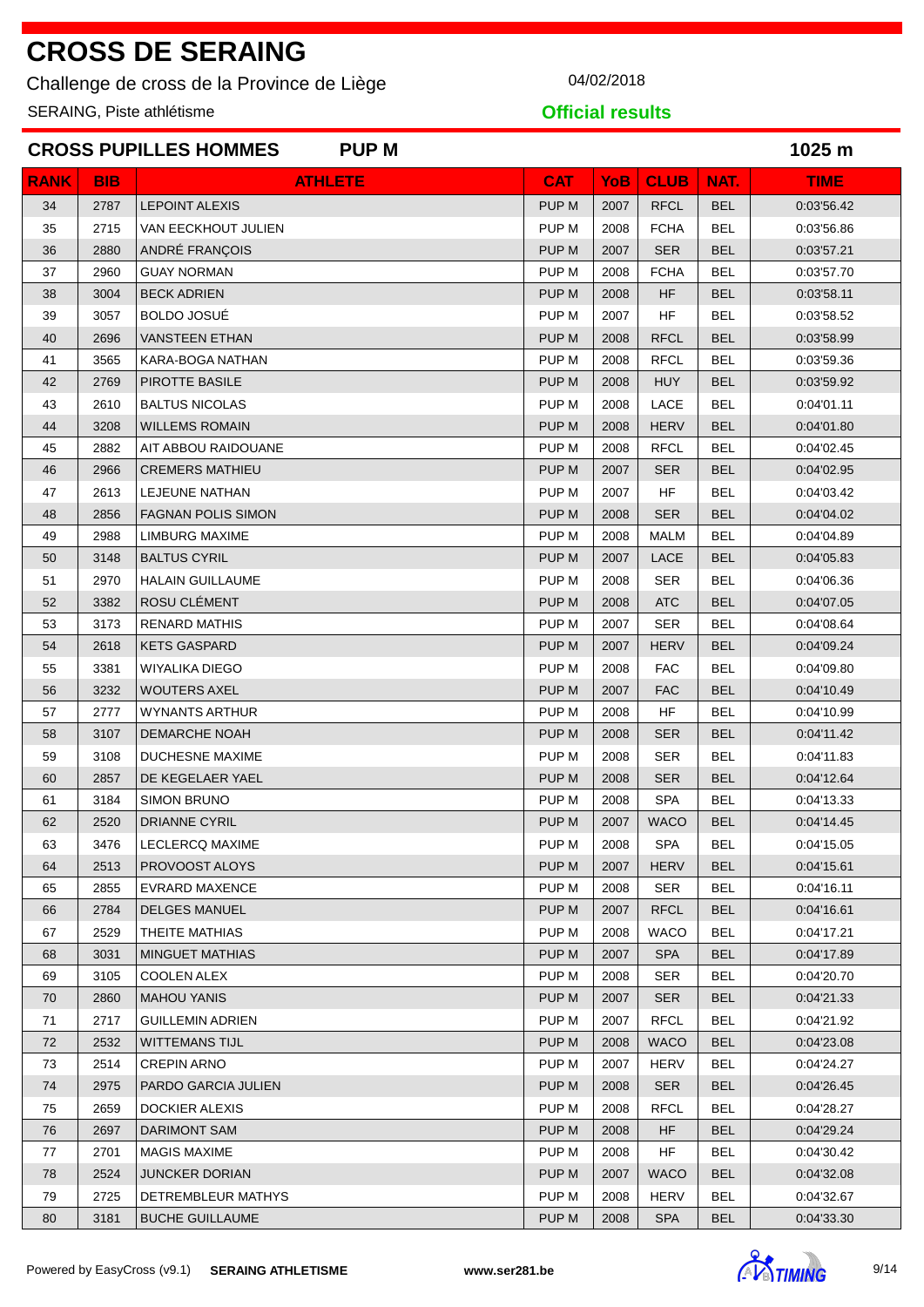Challenge de cross de la Province de Liège **04/02/2018** 

SERAING, Piste athlétisme

**Official results**

| <b>CROSS PUPILLES HOMMES</b><br><b>PUPM</b><br>1025 m |            |                         |            |            |             |            |             |
|-------------------------------------------------------|------------|-------------------------|------------|------------|-------------|------------|-------------|
| <b>RANK</b>                                           | <b>BIB</b> | <b>ATHLETE</b>          | <b>CAT</b> | <b>YoB</b> | <b>CLUB</b> | NAT.       | <b>TIME</b> |
| 81                                                    | 3541       | ORY NAËL                | PUP M      | 2007       | <b>SER</b>  | <b>BEL</b> | 0:04'33.74  |
| 82                                                    | 3470       | <b>CHAQUEUE SIMON</b>   | PUP M      | 2008       | <b>SER</b>  | <b>BEL</b> | 0:04'34.45  |
| 83                                                    | 2976       | <b>ROGISTER QUENTIN</b> | PUP M      | 2008       | <b>SER</b>  | <b>BEL</b> | 0:04'37.49  |
| 84                                                    | 9972       | <b>HARDY MAXENCE</b>    | PUP M      | 2008       |             |            | 0:04'40.21  |
| 85                                                    | 2983       | CHODÉ VALENTIN          | PUP M      | 2008       | <b>FCHA</b> | <b>BEL</b> | 0:04'42.17  |
| 86                                                    | 2974       | <b>MAHOU ELIAS</b>      | PUP M      | 2008       | <b>SER</b>  | <b>BEL</b> | 0:04'44.39  |
| 87                                                    | 2973       | <b>LOCONTE FABIO</b>    | PUP M      | 2008       | <b>SER</b>  | <b>BEL</b> | 0:04'50.64  |
| 88                                                    | 2645       | <b>LINARD SIMON</b>     | PUP M      | 2008       | <b>FCHA</b> | <b>BEL</b> | 0:04'57.58  |

#### **CROSS MINIMES DAMES MIN F 1520 m**

| <b>RANK</b>    | <b>BIB</b> | <b>ATHLETE</b>            | <b>CAT</b> | <b>YoB</b> | <b>CLUB</b>    | NAT.       | <b>TIME</b> |
|----------------|------------|---------------------------|------------|------------|----------------|------------|-------------|
| $\mathbf{1}$   | 9090       | YLIEFF FANNY              | MIN F      | 2005       | <b>HF</b>      | <b>BEL</b> | 0:05'22.61  |
| $\overline{2}$ | 9051       | <b>MIESSEN LUCIE</b>      | MIN F      | 2005       | <b>HUY</b>     | <b>BEL</b> | 0:05'31.77  |
| 3              | 8922       | PAULY SHIREL              | MIN F      | 2005       | <b>HF</b>      | <b>BEL</b> | 0:05'33.55  |
| $\overline{4}$ | 8742       | <b>CAPPA ELIA</b>         | MIN F      | 2005       | <b>HERV</b>    | <b>BEL</b> | 0:05'34.24  |
| 5              | 8987       | <b>SECRETIN JULIETTE</b>  | MIN F      | 2005       | <b>WACO</b>    | <b>BEL</b> | 0:05'37.77  |
| 6              | 8831       | LONGUEVILLE ZOÉ           | MIN F      | 2005       | <b>FCHA</b>    | <b>BEL</b> | 0:05'44.86  |
| $\overline{7}$ | 8838       | <b>CAMBIER MANON</b>      | MIN F      | 2005       | <b>FCHA</b>    | <b>BEL</b> | 0:05'46.64  |
| 8              | 8752       | <b>KOLL EMILIE</b>        | MIN F      | 2006       | <b>HERV</b>    | <b>BEL</b> | 0:05'49.14  |
| 9              | 9005       | POUSSART SARAH-LINE       | MIN F      | 2005       | <b>SPA</b>     | <b>BEL</b> | 0:05'53.33  |
| 10             | 9014       | DELHEZ JULIE              | MIN F      | 2005       | <b>HERV</b>    | <b>BEL</b> | 0:05'53.61  |
| 11             | 9147       | <b>FLORKIN VICTORIA</b>   | MIN F      | 2005       | <b>FCHA</b>    | <b>BEL</b> | 0:05'54.52  |
| 12             | 8828       | <b>SCHODER JEANNE</b>     | MIN F      | 2006       | <b>FCHA</b>    | <b>BEL</b> | 0:05'55.39  |
| 13             | 8878       | <b>MAHIEU LOUISE</b>      | MIN F      | 2006       | <b>FCHA</b>    | <b>BEL</b> | 0:05'55.95  |
| 14             | 9106       | CHAUVEHEID LILOU          | MIN F      | 2006       | <b>ATC</b>     | <b>BEL</b> | 0:05'56.42  |
| 15             | 8842       | <b>ELMEKKI SARAH</b>      | MIN F      | 2005       | <b>RFCL</b>    | <b>BEL</b> | 0:05'56.89  |
| 16             | 9628       | <b>CIARCELLUTO MARINE</b> | MIN F      | 2005       | $\blacksquare$ |            | 0:05'57.92  |
| 17             | 8865       | <b>POSSEN CLARISSE</b>    | MIN F      | 2005       | <b>RFCL</b>    | <b>BEL</b> | 0:05'58.99  |
| 18             | 8835       | PLUMIER LUCIE             | MIN F      | 2005       | <b>FCHA</b>    | <b>BEL</b> | 0:06'04.86  |
| 19             | 8834       | <b>SCALAIS JULIE</b>      | MIN F      | 2006       | <b>FCHA</b>    | <b>BEL</b> | 0:06'05.99  |
| 20             | 9069       | <b>MARCHAL ERYN</b>       | MIN F      | 2006       | <b>HUY</b>     | <b>BEL</b> | 0.06'12.02  |
| 21             | 9089       | <b>GROULARD CAMILLE</b>   | MIN F      | 2005       | <b>HF</b>      | <b>BEL</b> | 0:06'13.52  |
| 22             | 9156       | CLÉMEUR NAHYA             | MIN F      | 2006       | HF             | <b>BEL</b> | 0.06'14.02  |
| 23             | 8868       | <b>LEROY ERIKA</b>        | MIN F      | 2006       | <b>HF</b>      | <b>BEL</b> | 0:06'17.58  |
| 24             | 9267       | SCHRYNEN CHLOÉ            | MIN F      | 2005       | <b>WACO</b>    | <b>BEL</b> | 0:06'21.89  |
| 25             | 9257       | <b>BRICHART LEA</b>       | MIN F      | 2006       | <b>FCHA</b>    | BEL        | 0:06'24.92  |
| 26             | 8863       | POLART CLARA              | MIN F      | 2005       | <b>RFCL</b>    | <b>BEL</b> | 0:06'26.99  |
| 27             | 9334       | <b>LEGROS MANON</b>       | MIN F      | 2005       | <b>HF</b>      | <b>BEL</b> | 0:06'27.77  |
| 28             | 9960       | ROQUET MÉLIA              | MIN F      | 2005       | N.A.           | <b>BEL</b> | 0:06'33.55  |
| 29             | 8719       | <b>CHAPELIER EMMA</b>     | MIN F      | 2005       | HF             | <b>BEL</b> | 0:06'35.99  |
| 30             | 9479       | <b>LEFORT PAULINE</b>     | MINF       | 2006       | <b>SER</b>     | BEL        | 0:06'36.52  |
| 31             | 9062       | PERPINIEN FANNY           | MIN F      | 2006       | <b>SER</b>     | BEL        | 0:06'36.89  |
| 32             | 9975       | <b>LAHAYE FANNY</b>       | MIN F      | 2005       |                |            | 0:06'37.24  |
| 33             | 9104       | <b>HAMERS COLINE</b>      | MIN F      | 2006       | <b>HERV</b>    | BEL        | 0:06'37.74  |
| 34             | 9056       | DECKERS CHLOÉ             | MIN F      | 2005       | <b>SER</b>     | <b>BEL</b> | 0:06'38.17  |
| 35             | 9612       | <b>CSIK CLARA</b>         | MIN F      | 2006       | <b>RFCL</b>    | <b>BEL</b> | 0:06'38.58  |
| 36             | 9086       | <b>BEKAERT FLAVIE</b>     | MIN F      | 2005       | HF.            | <b>BEL</b> | 0:06'38.95  |
| 37             | 9478       | LEFORT LOUISE             | MIN F      | 2006       | <b>SER</b>     | <b>BEL</b> | 0:06'40.86  |

Powered by EasyCross (v9.1) **SERAING ATHLETISME www.ser281.be** 10/14

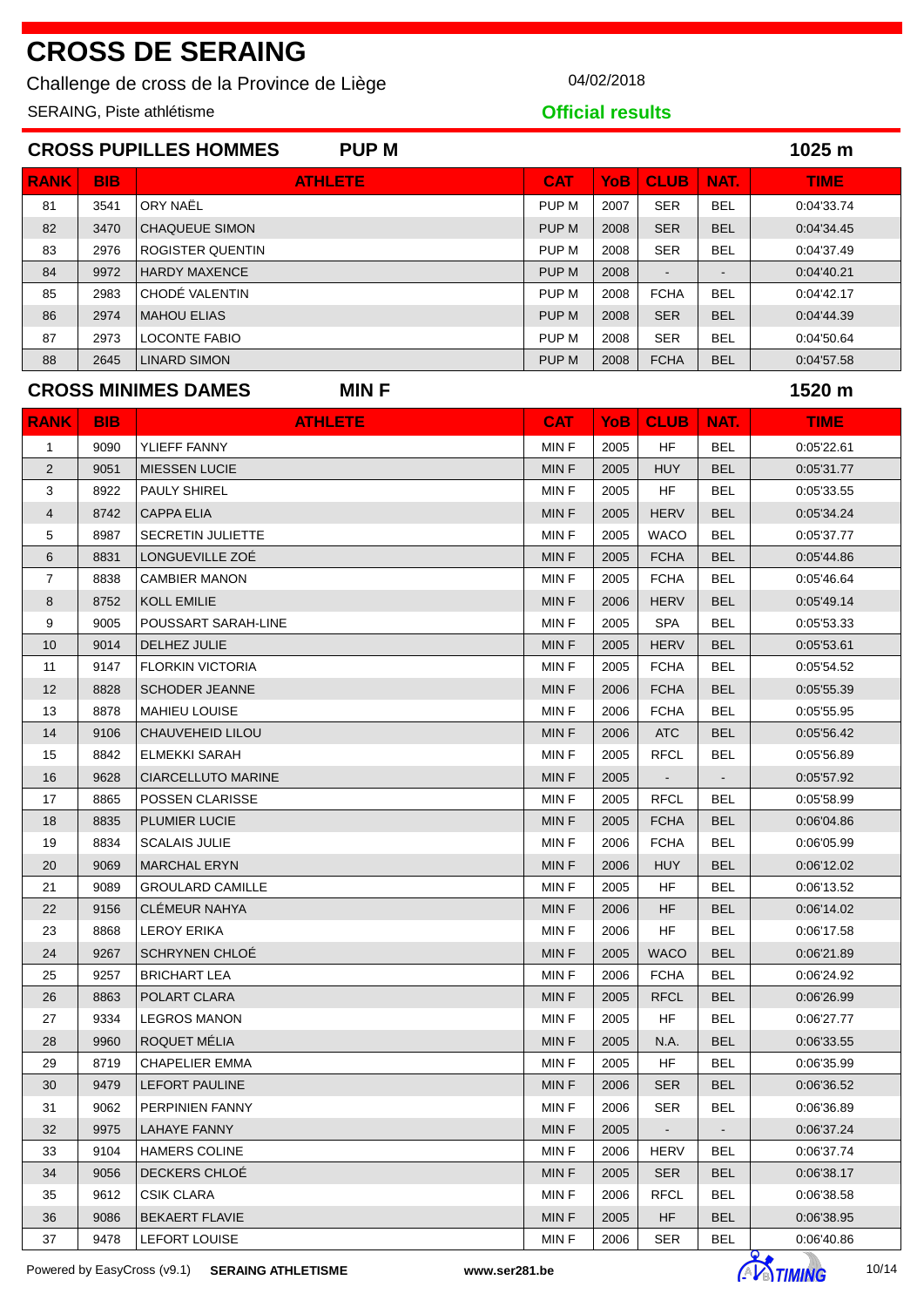Challenge de cross de la Province de Liège **04/02/2018** 

SERAING, Piste athlétisme

**Official results**

|             |            | <b>CROSS MINIMES DAMES</b><br><b>MINF</b> |             |            |             |            | 1520 m      |
|-------------|------------|-------------------------------------------|-------------|------------|-------------|------------|-------------|
| <b>RANK</b> | <b>BIB</b> | <b>ATHLETE</b>                            | <b>CAT</b>  | <b>YoB</b> | <b>CLUB</b> | NAT.       | <b>TIME</b> |
| 38          | 9435       | <b>LEFEVRE MADISON</b>                    | <b>MINF</b> | 2006       | <b>FAC</b>  | <b>BEL</b> | 0:06'41.33  |
| 39          | 8882       | LEJEUNE ANAE                              | MINF        | 2005       | <b>RFCL</b> | <b>BEL</b> | 0:06'42.55  |
| 40          | 8926       | <b>TOP LOUISA</b>                         | <b>MINF</b> | 2005       | <b>HF</b>   | <b>BEL</b> | 0:06'43.67  |
| 41          | 9133       | <b>BONIVER CHARLOTTE</b>                  | MIN F       | 2006       | <b>HF</b>   | <b>BEL</b> | 0:06'50.99  |
| 42          | 9548       | <b>HALLEUX NORAH</b>                      | <b>MINF</b> | 2005       | <b>HERV</b> | <b>BEL</b> | 0:06'54.55  |
| 43          | 8920       | ROBERT TÉA                                | MIN F       | 2006       | <b>HUY</b>  | <b>BEL</b> | 0:06'55.11  |
| 44          | 8718       | <b>HERVERS ANNE-LAURE</b>                 | <b>MINF</b> | 2005       | <b>HERV</b> | <b>BEL</b> | 0:06'55.61  |
| 45          | 8728       | <b>WITTEMANS INGE</b>                     | MIN F       | 2006       | <b>WACO</b> | <b>BEL</b> | 0:06'57.02  |
| 46          | 9053       | <b>BRODURE SARAH</b>                      | <b>MINF</b> | 2006       | <b>SER</b>  | <b>BEL</b> | 0:06'58.27  |
| 47          | 8877       | <b>DIALLO FATOUMATA</b>                   | MIN F       | 2006       | <b>RFCL</b> | <b>BEL</b> | 0:06'59.08  |
| 48          | 8757       | <b>BONFOND MAUREEN</b>                    | <b>MINF</b> | 2006       | <b>WACO</b> | <b>BEL</b> | 0:06'59.58  |
| 49          | 9959       | SEBA ADÉLAIDE                             | MIN F       | 2005       | N.A.        | <b>BEL</b> | 0:07'00.14  |
| 50          | 8840       | <b>ALPESSE BLANDINE</b>                   | <b>MINF</b> | 2006       | <b>FCHA</b> | <b>BEL</b> | 0:07'05.17  |
| 51          | 9470       | <b>GILLON LOLA</b>                        | MIN F       | 2006       | <b>HF</b>   | <b>BEL</b> | 0:07'06.30  |
| 52          | 8746       | <b>COLLAS CELIA</b>                       | <b>MINF</b> | 2006       | <b>HERV</b> | <b>BEL</b> | 0:07'08.70  |
| 53          | 9532       | <b>VERMEIREN MARION</b>                   | MIN F       | 2006       | <b>RFCL</b> | <b>BEL</b> | 0:07'15.08  |
| 54          | 9145       | <b>GARNIER VICTORIA</b>                   | <b>MINF</b> | 2006       | <b>HERV</b> | <b>BEL</b> | 0:07'15.58  |
| 55          | 9175       | DINARI EL IDRISSI LÉONORE                 | MIN F       | 2006       | <b>SER</b>  | <b>BEL</b> | 0:07'15.86  |
| 56          | 9455       | <b>FERON JOSÉPHINE</b>                    | <b>MINF</b> | 2006       | <b>FCHA</b> | <b>BEL</b> | 0:07'23.61  |
| 57          | 9058       | <b>GROSJEAN LUCIE</b>                     | MIN F       | 2005       | <b>SER</b>  | <b>BEL</b> | 0:07'23.99  |
| 58          | 8723       | LEKEUX PAULINE                            | <b>MINF</b> | 2006       | <b>WACO</b> | <b>BEL</b> | 0:07'55.89  |
| 59          | 9061       | <b>LABASSE LUDIVINE</b>                   | MIN F       | 2006       | <b>SER</b>  | <b>BEL</b> | 0:07'56.64  |
| 60          | 9057       | <b>DESTEXHE JULIA</b>                     | <b>MINF</b> | 2006       | <b>SER</b>  | <b>BEL</b> | 0:08'16.21  |
| 61          | 9438       | <b>BORREGGO EVA</b>                       | MIN F       | 2006       | <b>SER</b>  | <b>BEL</b> | 0:08'25.77  |
| 62          | 9573       | <b>SOUARE BINTOU</b>                      | <b>MINF</b> | 2006       | <b>SER</b>  | <b>BEL</b> | 0:09:42:00  |

#### **CROSS MINIMES HOMMES MIN M 1885 m**

|  | <b>MIN M</b> |  |
|--|--------------|--|
|  |              |  |

| <b>RANK</b>       | <b>BIB</b> | <b>ATHLETE</b>                   | <b>CAT</b>   | YoB  | <b>CLUB</b> | NAT.       | <b>TIME</b> |
|-------------------|------------|----------------------------------|--------------|------|-------------|------------|-------------|
| 1                 | 6276       | <b>BALLMANN ROBIN</b>            | <b>MIN M</b> | 2005 | <b>HF</b>   | <b>BEL</b> | 6.16.40     |
| 2                 | 5950       | ALPESSE NICOLAS                  | <b>MIN M</b> | 2006 | <b>FCHA</b> | <b>BEL</b> | 6.18.46     |
| 3                 | 5989       | <b>DAUCHAT CYRIL</b>             | <b>MIN M</b> | 2006 | <b>HF</b>   | <b>BEL</b> | 6.19.58     |
| 4                 | 6061       | PIROTTE CLÉMENT                  | <b>MIN M</b> | 2005 | <b>HUY</b>  | <b>BEL</b> | 6.22.84     |
| 5                 | 5812       | <b>BREVERS ROBIN</b>             | <b>MIN M</b> | 2005 | <b>WACO</b> | <b>BEL</b> | 6.26.27     |
| 6                 | 6454       | <b>VELAZQUEZ SAEZ TANGUY</b>     | <b>MIN M</b> | 2006 | <b>FAC</b>  | <b>BEL</b> | 6.28.55     |
| $\overline{7}$    | 5914       | <b>SCHREUER TIMOTHÉE</b>         | <b>MIN M</b> | 2005 | <b>HF</b>   | <b>BEL</b> | 6.29.24     |
| 8                 | 5918       | <b>MEIERS MATHIS</b>             | <b>MIN M</b> | 2005 | <b>HF</b>   | <b>BEL</b> | 6.32.55     |
| 9                 | 5885       | <b>GEADA DA SILVA ANDRE NATH</b> | <b>MIN M</b> | 2005 | <b>WACO</b> | <b>BEL</b> | 6.33.49     |
| 10                | 5988       | <b>HUBERLAND VICTOR</b>          | <b>MIN M</b> | 2005 | <b>WACO</b> | <b>BEL</b> | 6.36.34     |
| 11                | 6161       | PEETERS LUCIEN                   | <b>MIN M</b> | 2006 | <b>SPA</b>  | <b>BEL</b> | 6.37.87     |
| $12 \overline{ }$ | 5816       | <b>FADDA ALEXIS</b>              | <b>MIN M</b> | 2005 | <b>WACO</b> | <b>BEL</b> | 6.40.24     |
| 13                | 6070       | <b>CORTES LECLOU AMADEO</b>      | <b>MIN M</b> | 2006 | <b>RFCL</b> | <b>BEL</b> | 6.41.96     |
| 14                | 5996       | <b>KALIN LIONEL</b>              | <b>MIN M</b> | 2005 | <b>HF</b>   | <b>BEL</b> | 6.43.93     |
| 15                | 6437       | <b>BURLET MATHIS</b>             | <b>MIN M</b> | 2006 | <b>FCHA</b> | <b>BEL</b> | 6.47.46     |
| 16                | 6278       | PIETTE TOM                       | <b>MIN M</b> | 2006 | <b>HF</b>   | <b>BEL</b> | 6.52.43     |
| 17                | 6305       | <b>DELSEMME MATHEO</b>           | <b>MIN M</b> | 2005 | <b>HF</b>   | <b>BEL</b> | 6.53.34     |
| 18                | 6056       | <b>MICHOTTE BRUNO</b>            | <b>MIN M</b> | 2006 | <b>HUY</b>  | <b>BEL</b> | 6.55.52     |
| 19                | 5962       | <b>JEROME NATHAN</b>             | <b>MIN M</b> | 2006 | <b>HERV</b> | <b>BEL</b> | 6.58.30     |
| 20                | 6494       | <b>NIJSSEN GORIK</b>             | <b>MIN M</b> | 2006 | <b>WACO</b> | <b>BEL</b> | 6.59.90     |



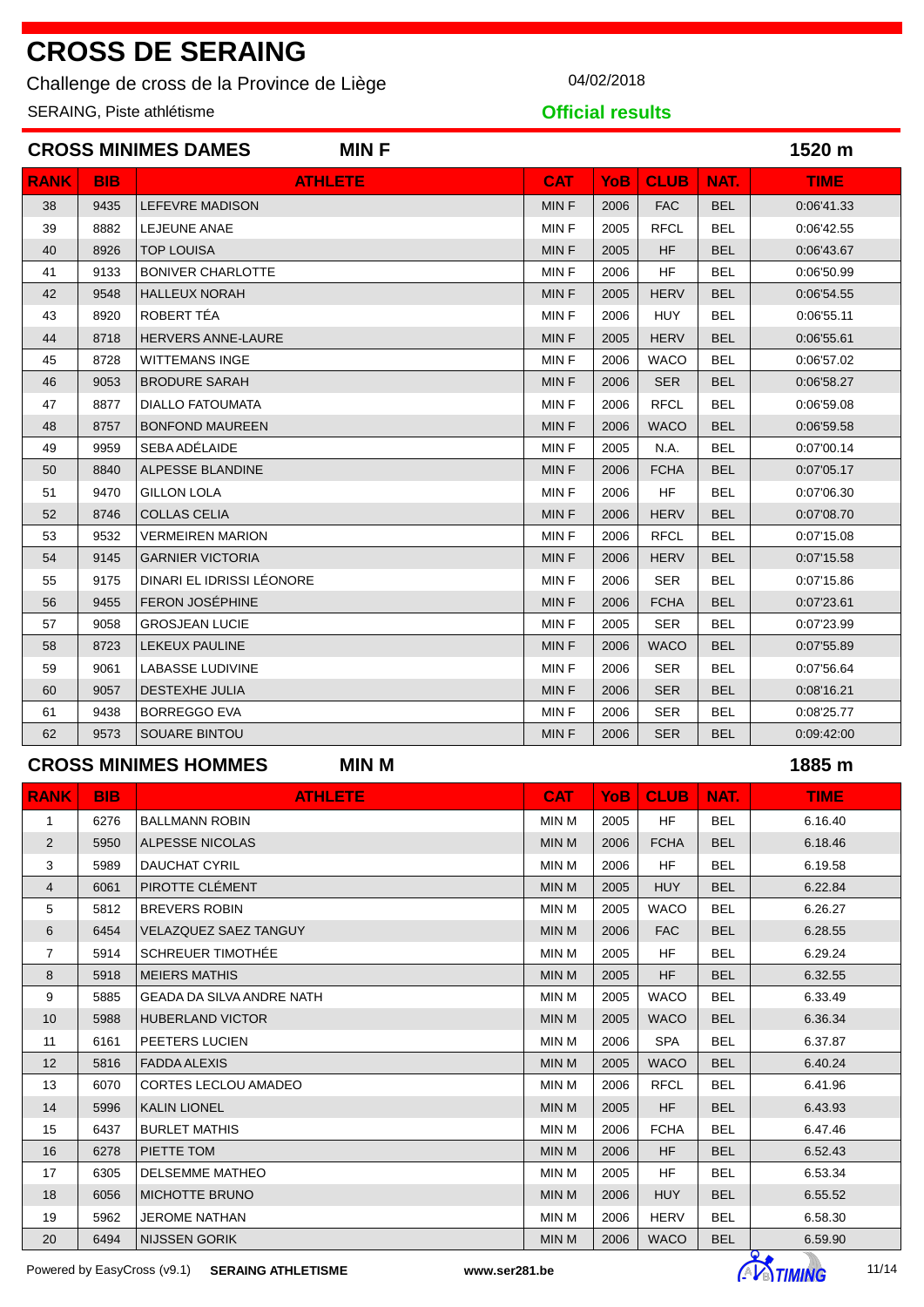Challenge de cross de la Province de Liège **04/02/2018** 

SERAING, Piste athlétisme

**Official results**

|             |            | <b>CROSS MINIMES HOMMES</b><br><b>MIN M</b> |              |            |                |            | 1885 m      |
|-------------|------------|---------------------------------------------|--------------|------------|----------------|------------|-------------|
| <b>RANK</b> | <b>BIB</b> | <b>ATHLETE</b>                              | <b>CAT</b>   | <b>YoB</b> | <b>CLUB</b>    | NAT.       | <b>TIME</b> |
| 21          | 5993       | <b>DELBUSHAYE ETHAN</b>                     | MIN M        | 2005       | <b>HF</b>      | BEL        | 7.01.24     |
| 22          | 5817       | <b>FROIDMONT ANTONIN</b>                    | <b>MIN M</b> | 2006       | <b>WACO</b>    | <b>BEL</b> | 7.02.93     |
| 23          | 5939       | <b>GRANDJEAN JOSHUA</b>                     | MIN M        | 2005       | <b>RFCL</b>    | BEL        | 7.04.58     |
| 24          | 5949       | <b>DESMEDT LUCIEN</b>                       | <b>MIN M</b> | 2005       | <b>FCHA</b>    | <b>BEL</b> | 7.06.08     |
| 25          | 6216       | <b>MAZY ARNAUD</b>                          | MIN M        | 2006       | <b>SER</b>     | BEL        | 7.07.68     |
| 26          | 6229       | <b>DECKERS HUGO</b>                         | <b>MIN M</b> | 2005       | <b>SPA</b>     | <b>BEL</b> | 7.08.18     |
| 27          | 9973       | PANTALONE DAMIANO                           | <b>MIN M</b> | 2005       |                |            | 7.08.58     |
| 28          | 6304       | <b>MESTREZ VIRGIL</b>                       | <b>MIN M</b> | 2006       | <b>HF</b>      | <b>BEL</b> | 7.10.78     |
| 29          | 9974       | PANTALONE MATTEO                            | MIN M        | 2005       | $\blacksquare$ |            | 7.14.49     |
| 30          | 5920       | <b>BONHOMME HUGO</b>                        | <b>MIN M</b> | 2006       | <b>RFCL</b>    | <b>BEL</b> | 7.15.40     |
| 31          | 6575       | <b>HERMAN LOAN</b>                          | MIN M        | 2005       | <b>SER</b>     | BEL        | 7.20.43     |
| 32          | 6458       | VOOS CÉLIEN                                 | <b>MIN M</b> | 2006       | <b>FCHA</b>    | <b>BEL</b> | 7.21.55     |
| 33          | 6342       | <b>DEMARCHE LUCAS</b>                       | MIN M        | 2005       | <b>RFCL</b>    | BEL        | 7.23.11     |
| 34          | 6299       | <b>QUOIRIN JONATHAN</b>                     | <b>MIN M</b> | 2005       | <b>SER</b>     | <b>BEL</b> | 7.26.93     |
| 35          | 5991       | <b>DEJALLE SACHA</b>                        | MIN M        | 2005       | HF             | <b>BEL</b> | 7.29.21     |
| 36          | 5917       | <b>MAGIS ANTOINE</b>                        | <b>MIN M</b> | 2005       | <b>HF</b>      | <b>BEL</b> | 7.31.49     |
| 37          | 6307       | <b>KRAUTH LUDOVIC</b>                       | MIN M        | 2005       | <b>HF</b>      | BEL        | 7.33.96     |
| 38          | 5995       | <b>EBERHARD THOMAS°</b>                     | <b>MIN M</b> | 2005       | <b>HF</b>      |            | 7.34.65     |
| 39          | 6544       | <b>REUL LOUIS</b>                           | <b>MIN M</b> | 2006       | <b>HF</b>      | <b>BEL</b> | 7.35.11     |
| 40          | 6162       | <b>BOLLAND HUGUES</b>                       | <b>MIN M</b> | 2005       | <b>RFCL</b>    | <b>BEL</b> | 7.35.93     |
| 41          | 5992       | DELBUSHAYE MATEO                            | MIN M        | 2005       | HF             | BEL        | 7.37.08     |
| 42          | 6395       | ALDENHOFF ADRIEN                            | <b>MIN M</b> | 2006       | <b>HERV</b>    | <b>BEL</b> | 7.37.43     |
| 43          | 5994       | DUVIVIER ALEX                               | MIN M        | 2006       | HF             | BEL        | 7.38.05     |
| 44          | 6306       | <b>RENSONNET SAMUEL</b>                     | <b>MIN M</b> | 2006       | <b>HF</b>      | <b>BEL</b> | 7.38.49     |
| 45          | 6576       | <b>OVIDIO NICOLAS</b>                       | MIN M        | 2006       | <b>SER</b>     | BEL        | 7.39.14     |
| 46          | 6326       | <b>BASTIN LOUIS</b>                         | <b>MIN M</b> | 2005       | <b>SER</b>     | <b>BEL</b> | 7.39.58     |
| 47          | 6074       | VANGEEBERGEN BASTIEN                        | MIN M        | 2006       | <b>RFCL</b>    | BEL        | 7.40.71     |
| 48          | 5842       | <b>MONSEZ LUCAS</b>                         | <b>MIN M</b> | 2005       | <b>HERV</b>    | <b>BEL</b> | 7.44.49     |
| 49          | 6214       | <b>HOFMANN ADRIEN</b>                       | MIN M        | 2006       | <b>SER</b>     | BEL        | 7.45.24     |
| 50          | 6062       | <b>CREMASCO MATTEO</b>                      | <b>MIN M</b> | 2006       | <b>WACO</b>    | <b>BEL</b> | 7.45.62     |
| 51          | 6556       | <b>SKELTON AMAURY</b>                       | <b>MIN M</b> | 2006       | <b>SER</b>     | BEL        | 7.46.18     |
| 52          | 5940       | <b>CRAUWELS LOUIS</b>                       | MIN M        | 2005       | <b>RFCL</b>    | <b>BEL</b> | 7.47.40     |
| 53          | 6254       | LORQUET RAPHAËL                             | MIN M        | 2006       | <b>RFCL</b>    | <b>BEL</b> | 7.51.27     |
| 54          | 6144       | <b>AIT ABBOU DRISS</b>                      | MIN M        | 2006       | <b>RFCL</b>    | <b>BEL</b> | 7.51.78     |
| 55          | 5841       | <b>MONSEZ BASTIEN</b>                       | MIN M        | 2005       | <b>HERV</b>    | <b>BEL</b> | 8.00.90     |
| 56          | 5822       | LAMBRECHT THIBAULT                          | MIN M        | 2006       | <b>WACO</b>    | <b>BEL</b> | 8.18.99     |
| 57          | 6333       | THYS JULES                                  | MIN M        | 2006       | <b>SER</b>     | <b>BEL</b> | 8.30.11     |
| 58          | 6564       | <b>LETIHON NICOLAS</b>                      | <b>MIN M</b> | 2006       | <b>SER</b>     | <b>BEL</b> | 8.37.40     |
| 59          | 6607       | LECLERCQ LÉO                                | MIN M        | 2006       | SER            | <b>BEL</b> | 8.50.08     |
| 60          | 6537       | LUCIANO POLANCO LENI                        | MIN M        | 2005       | <b>SER</b>     | <b>BEL</b> | 8.51.55     |
| 61          | 6217       | MIELCZAREK RAPHAEL                          | MIN M        | 2005       | <b>SER</b>     | <b>BEL</b> | 8.54.55     |

### **CROSS JUNIORS HOMMES JUN M 7650 m**

| <b>RANK</b>   | <b>BIB</b> | <b>ATHLETE</b>         | <b>CAT</b>   | YoB : | <b>CLUB</b> | <b>NAT.</b> | TIME     |
|---------------|------------|------------------------|--------------|-------|-------------|-------------|----------|
|               | 678        | AREND DYLAN            | JUN M        | 1999  | <b>SER</b>  | BEL         | 27.15.02 |
| $\Omega$<br>L | 617        | <b>RONDAL BENJAMIN</b> | <b>JUN M</b> | 2000  | <b>HERV</b> | <b>BEL</b>  | 28.00.14 |
| ົ<br>ູບ       | 728        | <b>DELTOUR AXEL</b>    | JUN M        | 2000  | <b>SER</b>  | <b>BEL</b>  | 30.45.95 |

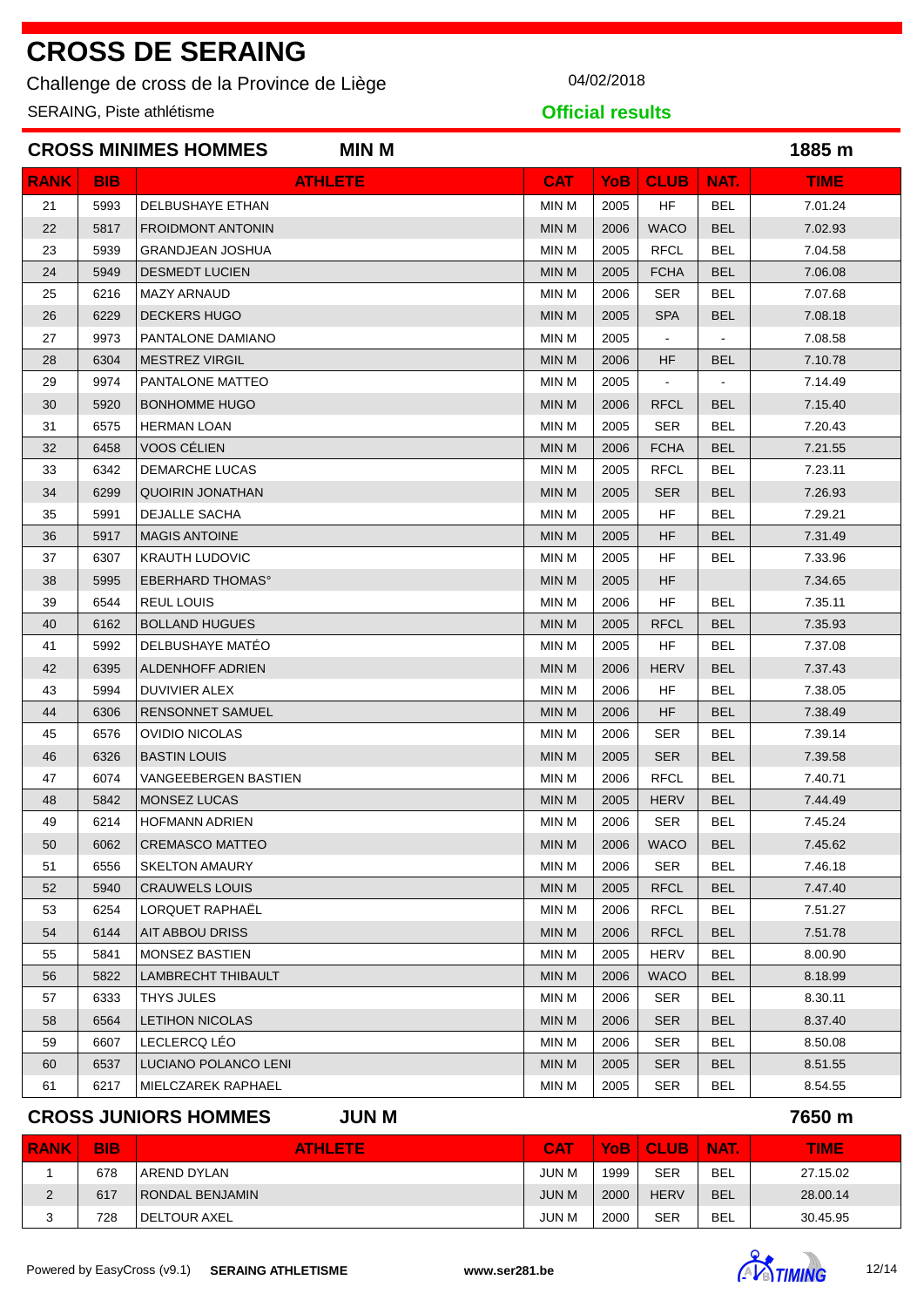Challenge de cross de la Province de Liège **04/02/2018** 

SERAING, Piste athlétisme

**Official results**

| <b>CROSS SENIORS HOMMES</b><br><b>SENM</b><br>7650 m |            |                               |              |      |                |                |             |
|------------------------------------------------------|------------|-------------------------------|--------------|------|----------------|----------------|-------------|
| <b>RANK</b>                                          | <b>BIB</b> | <b>ATHLETE</b>                | <b>CAT</b>   | YoB  | <b>CLUB</b>    | NAT.           | <b>TIME</b> |
| $\mathbf{1}$                                         | 2806       | PAQUET AMAURY                 | <b>SENM</b>  | 1991 | <b>SER</b>     | <b>BEL</b>     | 23.42.33    |
| $\overline{2}$                                       | 2957       | <b>DELY ARNAUD</b>            | <b>SENM</b>  | 1997 | <b>SER</b>     | <b>BEL</b>     | 23.43.42    |
| 3                                                    | 9979       | <b>TERRITO JOAKIM</b>         | <b>SENM</b>  | 1992 | $\blacksquare$ | $\sim$         | 24.41.95    |
| 4                                                    | 2667       | <b>DETHIER JULIEN</b>         | <b>SENM</b>  | 1992 | <b>HERV</b>    | <b>BEL</b>     | 24.47.89    |
| 5                                                    | 2697       | <b>BORN ADRIEN</b>            | <b>SEN M</b> | 1996 | <b>SPA</b>     | <b>BEL</b>     | 25.40.64    |
| 6                                                    | 2895       | ARGENTO ANAEL                 | <b>SENM</b>  | 1985 | <b>SER</b>     | <b>BEL</b>     | 26.15.21    |
| $\overline{7}$                                       | 3295       | <b>CHATELAIN JULIEN</b>       | <b>SENM</b>  | 1985 | <b>HUY</b>     | <b>BEL</b>     | 26.34.45    |
| 8                                                    | 2931       | <b>FLORESCU DAN ALEXANDRE</b> | <b>SENM</b>  | 1992 | <b>RFCL</b>    | <b>BEL</b>     | 27.23.52    |
| 9                                                    | 3139       | <b>GILLET GEOFFRAY</b>        | <b>SENM</b>  | 1987 | <b>WACO</b>    | <b>BEL</b>     | 27.25.27    |
| 10                                                   | 3240       | <b>JERRAR OLIVIER</b>         | <b>SENM</b>  | 1998 | <b>RFCL</b>    | <b>BEL</b>     | 28.06.52    |
| 11                                                   | 3177       | <b>SCHMITZ ANTOINE</b>        | <b>SENM</b>  | 1993 | <b>SER</b>     | <b>BEL</b>     | 28.11.05    |
| $12 \overline{ }$                                    | 9971       | <b>CHABABE LARBI</b>          | <b>SENM</b>  | 1972 | $\blacksquare$ | $\blacksquare$ | 28.14.33    |
| 13                                                   | 3124       | SNYERS D'ATTENHOVEN CHARL     | <b>SENM</b>  | 1992 | <b>RFCL</b>    | <b>BEL</b>     | 28.25.02    |
| 14                                                   | 3221       | <b>ESSABRI YOANN</b>          | <b>SENM</b>  | 1985 | <b>SER</b>     | <b>BEL</b>     | 28.28.61    |
| 15                                                   | 3210       | <b>HOYOIS JULIEN</b>          | <b>SENM</b>  | 1989 | <b>SER</b>     | <b>BEL</b>     | 28.31.64    |
| 16                                                   | 2909       | <b>VASAPOLI TONY</b>          | <b>SENM</b>  | 1985 | <b>FAC</b>     | <b>BEL</b>     | 29.13.27    |
| 17                                                   | 2775       | <b>GASPAR AYMERIC</b>         | <b>SENM</b>  | 1997 | <b>HF</b>      | <b>BEL</b>     | 29.53.11    |
| 18                                                   | 2915       | <b>FOGUENNE TIZIANO</b>       | <b>SENM</b>  | 1998 | <b>HF</b>      | <b>BEL</b>     | 30.26.05    |
| 19                                                   | 3209       | <b>DELBECQ SALOMON</b>        | <b>SENM</b>  | 1985 | <b>SER</b>     | <b>BEL</b>     | 31.19.17    |
| 20                                                   | 9977       | <b>DESQUILBET MAXIMILIEN</b>  | <b>SENM</b>  | 1987 | $\blacksquare$ | $\blacksquare$ | 31.49.99    |
| 21                                                   | 2993       | <b>MARTINESSE EMMANUEL</b>    | <b>SENM</b>  | 1988 | <b>FAC</b>     | <b>BEL</b>     | 32.26.92    |

#### **CROSS MASTERS HOMMES M35+ 7650 m**

| <b>RANK</b>       | <b>BIB</b> | <b>ATHLETE</b>               | <b>CAT</b>      | YoB I | <b>CLUB</b> | NAT.           | <b>TIME</b> |
|-------------------|------------|------------------------------|-----------------|-------|-------------|----------------|-------------|
| $\mathbf{1}$      | 6998       | <b>NOEL DOMINIQUE</b>        | M45             | 1968  | WS          | <b>BEL</b>     | 26.05.58    |
| $\overline{2}$    | 6766       | <b>HEINS RAPHAEL</b>         | M40             | 1977  | <b>SER</b>  | <b>BEL</b>     | 26.19.52    |
| 3                 | 6734       | DELCHAMBRE FRÉDÉRIC          | M40             | 1973  | <b>HUY</b>  | <b>BEL</b>     | 27.24.99    |
| $\overline{4}$    | 7423       | <b>VERCRUYSSE FRÉDÉRIC</b>   | M35             | 1980  | <b>SER</b>  | <b>BEL</b>     | 27.42.14    |
| 5                 | 7215       | VAN KERCKHOVEN GEERT         | M40             | 1976  | LACE        | <b>BEL</b>     | 28.25.52    |
| 6                 | 7119       | <b>FABRE MICHAËL</b>         | M45             | 1971  | <b>HUY</b>  | <b>BEL</b>     | 28.33.08    |
| $\overline{7}$    | 6490       | <b>WITTEMANS FREEK</b>       | M35             | 1980  | <b>WACO</b> | <b>BEL</b>     | 28.37.49    |
| 8                 | 6891       | <b>DOUPAGNE CLAUDE</b>       | M <sub>50</sub> | 1963  | <b>SER</b>  | <b>BEL</b>     | 28.38.42    |
| 9                 | 9966       | <b>DEBATTY HERVE</b>         | M40             | 1977  | <b>N.A.</b> | <b>BEL</b>     | 28.40.05    |
| 10                | 6609       | <b>SCALAIS JEAN-PHILIPPE</b> | M40             | 1976  | <b>FCHA</b> | <b>BEL</b>     | 28.46.52    |
| 11                | 6731       | <b>MATHY DOMINIQUE</b>       | M60             | 1957  | <b>HUY</b>  | <b>BEL</b>     | 28.56.02    |
| $12 \overline{ }$ | 7021       | <b>BECK GEOFFREY</b>         | M40             | 1974  | <b>HUY</b>  | <b>BEL</b>     | 29.07.11    |
| 13                | 7285       | <b>COLLARD SERGE</b>         | M45             | 1968  | <b>HERV</b> | <b>BEL</b>     | 29.29.49    |
| 14                | 7168       | <b>D'AVELINO MICHAEL</b>     | M45             | 1971  | <b>SER</b>  | <b>BEL</b>     | 29.35.27    |
| 15                | 6913       | <b>FOGUENNE ALAIN</b>        | M40             | 1975  | HF.         | BEL            | 30.21.05    |
| 16                | 7110       | KAYIHURA JEAN-IDES           | M35             | 1983  | <b>SPA</b>  | <b>BEL</b>     | 30.24.05    |
| 17                | 9978       | <b>MAMAUX PHILIPPE</b>       | M45             | 1973  |             | $\blacksquare$ | 30.49.64    |
| 18                | 6784       | <b>THOMASSIN THIBAUT</b>     | M35             | 1981  | <b>SER</b>  | <b>BEL</b>     | 31.12.21    |
| 19                | 7270       | <b>MICHAT JACKY</b>          | M55             | 1959  | LACE        | <b>BEL</b>     | 31.14.17    |
| 20                | 6890       | <b>DENIS OLIVIER</b>         | M40             | 1975  | <b>SER</b>  | <b>BEL</b>     | 32.12.95    |
| 21                | 6662       | <b>MARCHAL ANDRÉ</b>         | M60             | 1956  | <b>HF</b>   | <b>BEL</b>     | 32.23.39    |
| 22                | 7329       | <b>EVRARD VALERY</b>         | M40             | 1974  | <b>SER</b>  | <b>BEL</b>     | 32.30.64    |
| 23                | 7344       | <b>HEPTIA NOÉL</b>           | M65             | 1950  | <b>SER</b>  | <b>BEL</b>     | 34.18.02    |
| 24                | 9954       | LEFEVRE DAVID                | M45             | 1971  | N.A.        | BEL            | 34.28.92    |